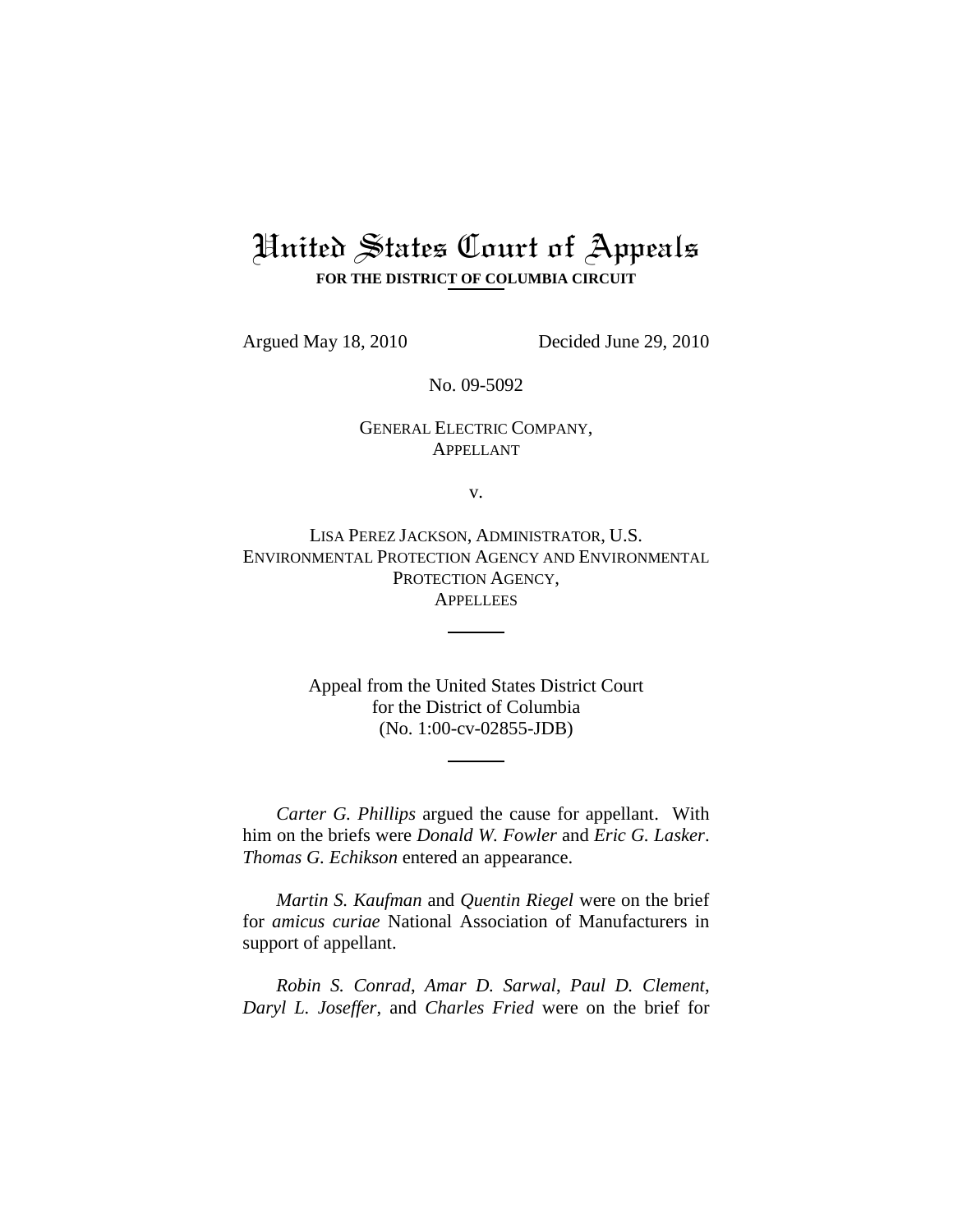*amicus curiae* Chamber of Commerce of the United States of America in support of appellant.

*Sambhav N. Sankar*, Attorney, U.S. Department of Justice, argued the cause for appellees. With him on the brief was *John C. Cruden*, Deputy Assistant Attorney General.

*Christopher J. Wright* was on the brief for *amici curiae* Natural Resources Defense Council, et al. in support of appellees.

Before: ROGERS, TATEL, and GRIFFITH, *Circuit Judges*.

Opinion for the court filed by *Circuit Judge* TATEL.

TATEL, *Circuit Judge*: In this case, appellant challenges the constitutionality of a statutory scheme that authorizes the Environmental Protection Agency to issue orders, known as unilateral administrative orders (UAOs), directing companies and others to clean up hazardous waste for which they are responsible. Appellant argues that the statute, as well as the way in which EPA administers it, violates the Due Process Clause because EPA issues UAOs without a hearing before a neutral decisionmaker. We disagree. To the extent the UAO regime implicates constitutionally protected property interests by imposing compliance costs and threatening fines and punitive damages, it satisfies due process because UAO recipients may obtain a pre-deprivation hearing by refusing to comply and forcing EPA to sue in federal court. Appellant insists that the UAO scheme and EPA's implementation of it nonetheless violate due process because the mere issuance of a UAO can inflict immediate, serious, and irreparable damage by depressing the recipient's stock price, harming its brand value, and increasing its cost of financing. But such "consequential" injuries—injuries resulting not from EPA's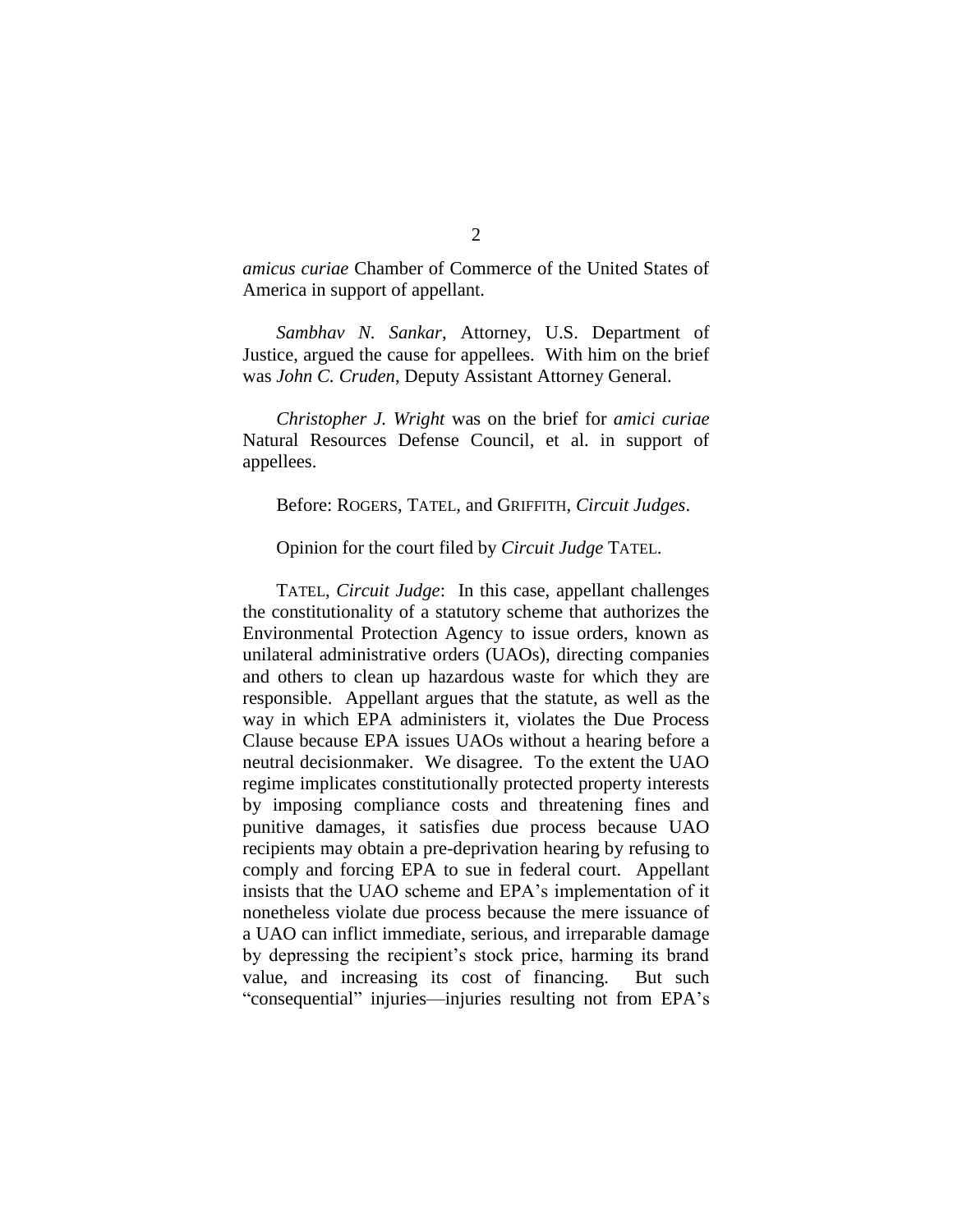issuance of the UAO, but from market reactions to it—are insufficient to merit Due Process Clause protection. We therefore affirm the district court's grant of summary judgment to EPA.

**I.**

Congress enacted the Comprehensive Environmental Response, Compensation, and Liability Act (CERCLA) "in response to the serious environmental and health risks posed by industrial pollution." *United States v. Bestfoods*, 524 U.S. 51, 55 (1998). CERCLA seeks to promote prompt cleanup of hazardous waste sites and to ensure that responsible parties foot the bill. *See, e.g.*, *Gen. Elec. Co. v Whitman* (*GE I*), 257 F. Supp. 2d 8, 12 (D.D.C. 2003). Although CERCLA speaks in terms of the President, the President has delegated his UAO authority to EPA, so throughout this opinion we shall refer only to EPA. *See* Exec. Order No. 12,580, 52 Fed. Reg. 2923 (Jan. 23, 1987).

Under CERCLA, EPA may itself conduct, or may order responsible parties to conduct, two types of "response" actions": removal actions are short-term remedies "designed" to cleanup, monitor, assess, and evaluate the release or threatened release of hazardous substances," while remedial actions are "longer-term, more permanent remedies to ‗minimize the release of hazardous substances so that they do not migrate to cause substantial danger to present or future public health or welfare or the environment." *Gen. Elec. Co. v. EPA* (*GE II*), 360 F.3d 188, 189 (D.C. Cir. 2004) (per curiam) (quoting 42 U.S.C. § 9601); *see also* 42 U.S.C. § 9604 (providing authority for removal and remedial actions). CERCLA imposes strict liability on several classes of responsible parties, including current and former facility owners and operators, as well as parties that "arrange<sup>[]</sup> for"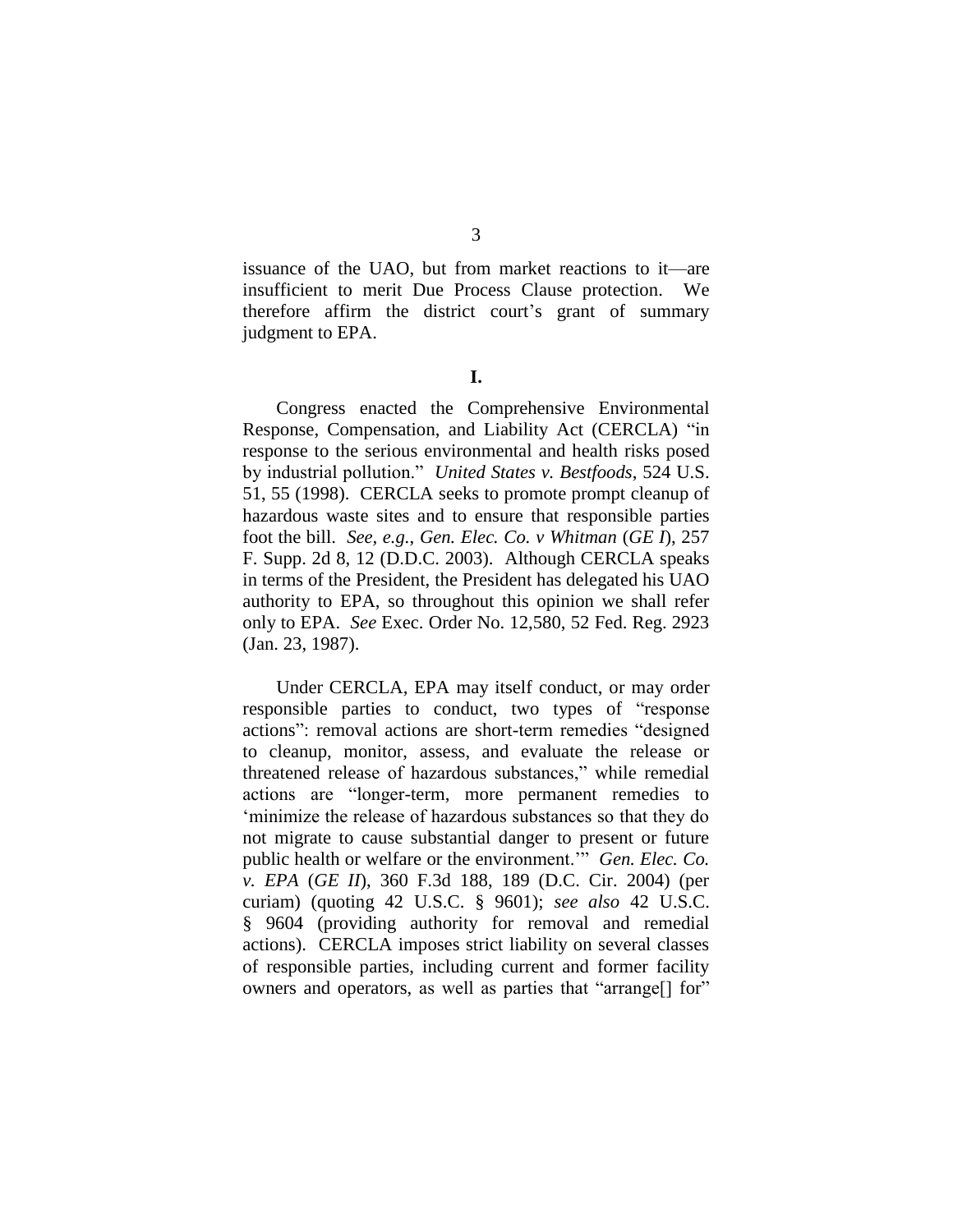the transport, treatment, or disposal of hazardous substances. 42 U.S.C. § 9607.

When EPA determines that an environmental cleanup is necessary at a contaminated site, CERCLA gives the agency four options: (1) it may negotiate a settlement with potentially responsible parties (PRPs), *id.* § 9622; (2) it may conduct the cleanup with "Superfund" money and then seek reimbursement from PRPs by filing suit, *id*. §§ 9604(a),  $9607(a)(4)(A);$  (3) it may file an abatement action in federal district court to compel PRPs to conduct the cleanup, *id*. § 9606; or (4) it may issue a UAO instructing PRPs to clean the site, *id*. This last option, authorized by CERCLA section 106, is the focus of this case.

To use its UAO authority, EPA must first determine "that there may be an imminent and substantial endangerment to the public health or welfare or the environment because of an actual or threatened release of a hazardous substance from a facility." *Id.* If EPA makes such a determination, it must then compile an administrative record and select a response action. *Id.* § 9613(k)(1). For remedial actions, the longerterm option, CERCLA requires EPA to "provide for the participation of interested persons, including [PRPs], in the development of the administrative record." Id.  $§$  9613(k)(2)(B). Specifically, EPA must provide "[n]otice to potentially affected persons and the public," "[a] reasonable opportunity to comment and provide information regarding the [remedial] plan," "[a]n opportunity for a public meeting in the affected area," "[a] response to each of the significant comments, criticisms, and new data submitted in written or oral presentations," and "[a] statement of the basis and purpose of the selected action." *Id.*; *see also* § 9617(a)–(b) (requiring public notice of all remedial actions). EPA regulations also require public notice and comment for the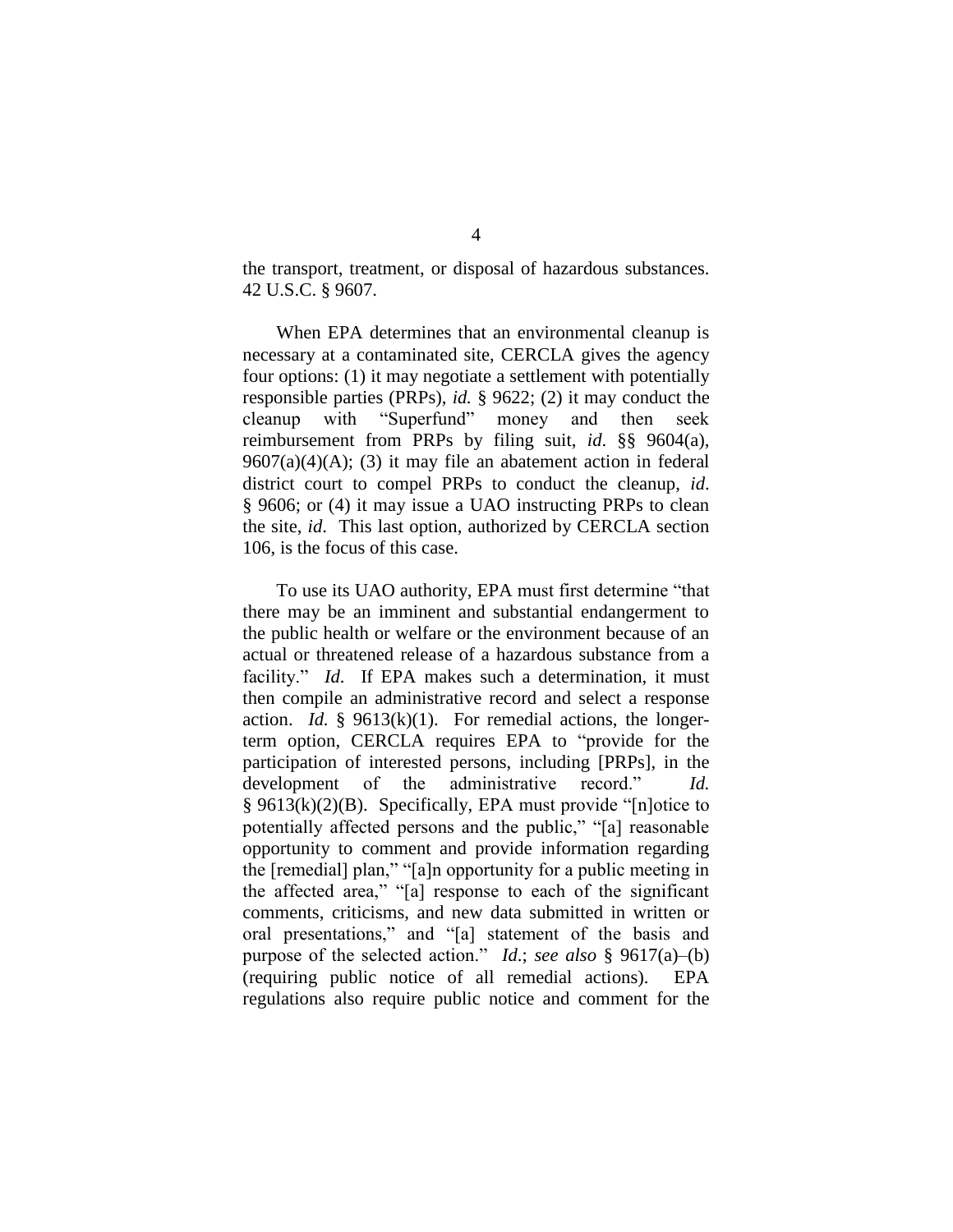shorter-term removal actions. *See* 40 C.F.R. §§ 300.415(n) (requiring community notice of removal actions), 300.810– 300.820 (describing contents of administrative record and mandating public comment period for remedial and removal actions).

Once EPA issues a UAO, the recipient PRP has two choices. It may comply and, after completing the cleanup, seek reimbursement from EPA. 42 U.S.C. § 9606(b)(2)(A). If EPA refuses reimbursement, the PRP may sue the agency in federal district court to recover its costs on the grounds that (1) it was not liable for the cleanup, *id*. §  $9606(b)(2)(B)$ –(C); or (2) it was liable but EPA's selected response action (or some portion thereof) was "arbitrary and capricious or  $\ldots$ otherwise not in accordance with law," *id.* §  $9606(b)(2)(D)$ . Alternatively, the PRP may refuse to comply with the UAO, in which case EPA may either bring an action in federal district court to enforce the UAO against the noncomplying PRP, *id.* § 9606(b)(1), or clean the site itself and then sue the PRP to recover its costs, *id*. § 9607(c)(3). In either proceeding, if the court concludes that the PRP "willfully" failed to comply with an order "without sufficient cause," it "may" (but need not) impose fines, *id.* § 9606(b)(1), which are currently set at \$37,500 per day, *see* 73 Fed. Reg. 75,340, 75,340–46 (Dec. 11, 2008), and accumulate until EPA brings a recovery or enforcement action—a period of up to six years, *see* 28 U.S.C. § 2462 (statute of limitations for enforcement action is five years from the date a PRP violates a UAO); 42 U.S.C. §  $9613(g)(2)$  (statute of limitations for recovery of costs is three years for a removal action and six years for a remedial action). If EPA itself undertakes the cleanup and the district court finds that the PRP "fail[ed] without sufficient cause" to comply with the UAO, the court "may" impose punitive damages of up to "three times<sup>[]</sup> the amount of any costs" the agency incurs.  $42$  U.S.C. § 9607(c)(3).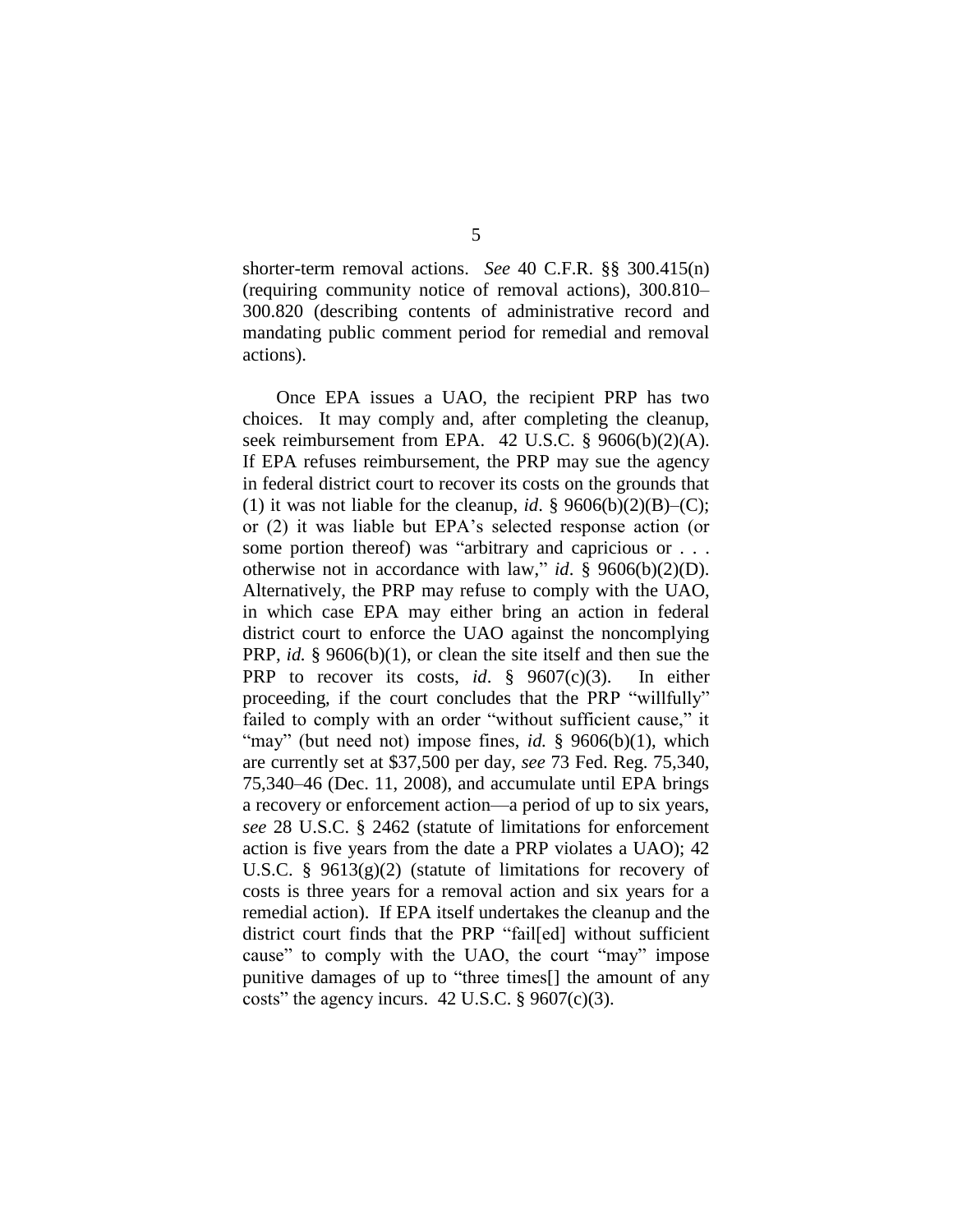Central to this case, these two options—comply and seek reimbursement, or refuse to comply and wait for EPA to bring an enforcement or cost recovery action—are exclusive. CERCLA section 113(h) bars PRPs from obtaining immediate judicial review of a UAO. *Id.* § 9613(h). *See generally Reardon v. United States*, 947 F.2d 1509, 1512 (1st Cir. 1991) (en banc). That section provides that "No Federal court shall have jurisdiction . . . to review any order issued under section [106]" until the PRP completes the work and seeks reimbursement, *id*. § 9613(h)(3), or until EPA brings an enforcement action or seeks to recover fines and damages for noncompliance, *id.* § 9613(h)(1)–(2).

Over the years, appellant General Electric (GE) has received at least 68 UAOs. *See Gen. Elec. Co. v. Jackson* (*GE IV*), 595 F. Supp. 2d 8, 17 (D.D.C. 2009). In addition, GE "is currently participating in response actions at 79 active CERCLA sites" where UAOs may issue, Reply Br. 22, including the cleanup of some 200 miles of the Hudson River stretching from Hudson Falls to the southern tip of Manhattan. According to EPA and its amicus, from 1947 to 1977, two GE manufacturing plants near Hudson Falls contributed to the river's pollution by discharging polychlorinated biphenyls, considered a probable human carcinogen. Nat'l Res. Def. Council et al. Amicus Br. 2 (―NRDC Amicus Br.‖); *see also United States v. Gen. Elec. Co.*, 460 F. Supp. 2d 395, 396 (N.D.N.Y. 2006). Although EPA has yet to issue GE a UAO for the Hudson River, the agency has reserved the right to do so, *see* NRDC Amicus Br. 7, and the company suspects it will receive UAOs at other sites as well.

In 2000, GE filed suit in the United States District Court for the District of Columbia challenging CERCLA's UAO regime. In its amended complaint, GE alleged that the statute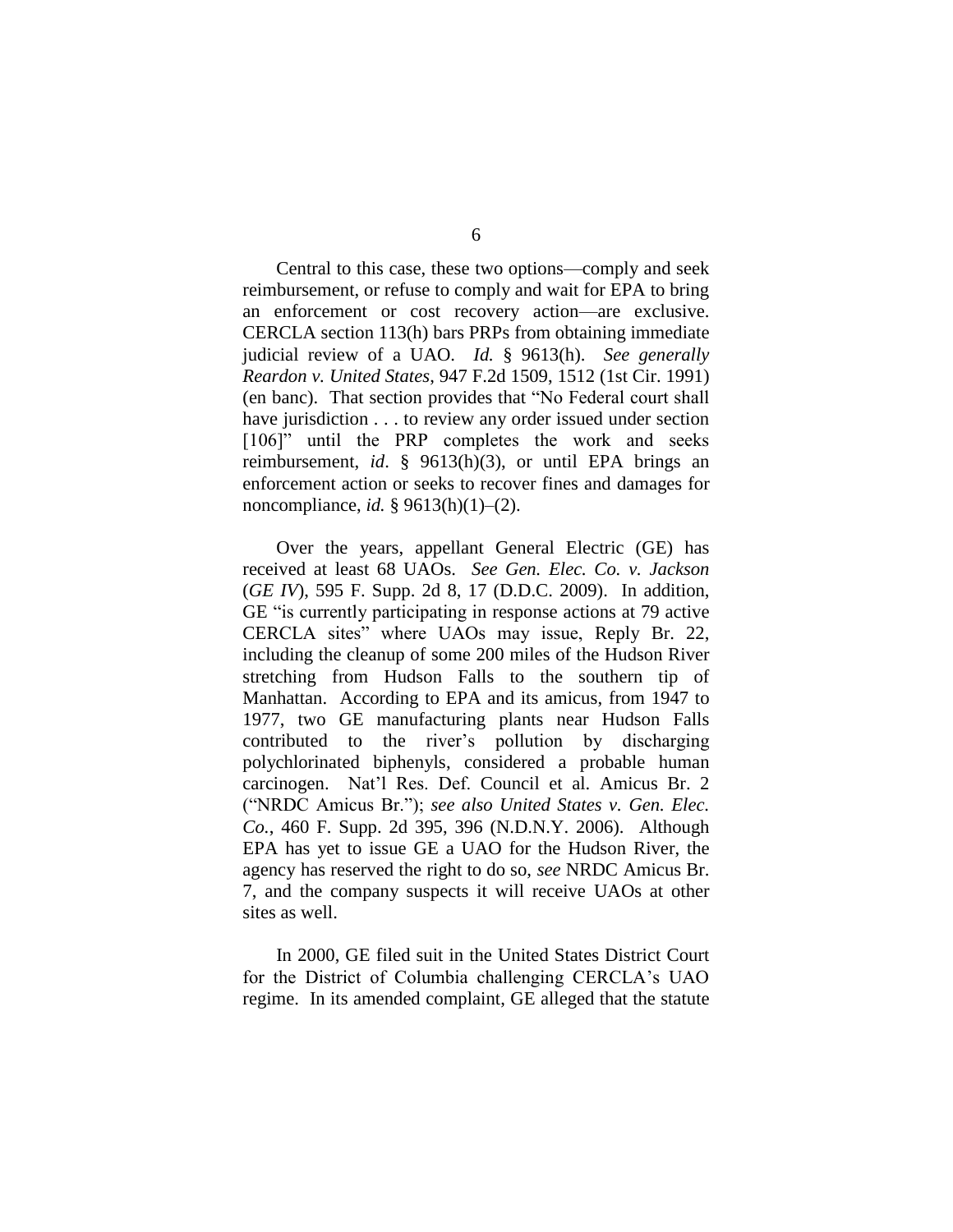violates the Fifth Amendment to the United States Constitution because it "deprive<sup>[s]</sup> persons of their fundamental right to liberty and property without . . . constitutionally adequate procedural safeguards." Am. Compl.  $\P$  2. According to GE, "[t]he unilateral orders regime ... imposes a classic and unconstitutional Hobson's choice": because refusing to comply "risk[s] severe punishment [i.e., fines and treble damages]," UAO recipients' only real option is to "comply  $\ldots$  before having any opportunity to be heard on the legality and rationality of the underlying order." *Id*. **T** 4. GE also alleged that it "has been and is aggrieved by CERCLA's fundamental constitutional deficiencies" because it has repeatedly received UAOs and is likely to receive them in the future. *Id.*  $\P$  7; *see also id.*  $\P$  $\P$  31–47. GE sought "[a] declaratory judgment that the provisions of CERCLA relating to unilateral administrative orders . . . are unconstitutional." *Id.* Prayer for Relief  $\P$  1.

The district court dismissed GE's amended complaint for lack of jurisdiction. According to the district court, section 113(h) prohibits "broad, pre-enforcement due process challenge[s] to the statute . . . until EPA seeks enforcement or remediation is complete" on a particular UAO. *GE I*, 257 F. Supp. 2d at 31. We reversed, ruling that section 113(h) presented no bar to GE's lawsuit because the company "does" not challenge any particular action or order by EPA." *GE II*, 360 F.3d at 191.

On remand, the district court issued two decisions that GE now appeals. In the first, issued in 2005, the district court granted EPA's motion for summary judgment on GE's facial due process challenge. *Gen. Elec. Co. v. Johnson* (*GE III*), 362 F. Supp. 2d 327 (D.D.C. 2005). The district court held that the statute provides constitutionally sufficient process because by refusing to comply with a UAO, a PRP can force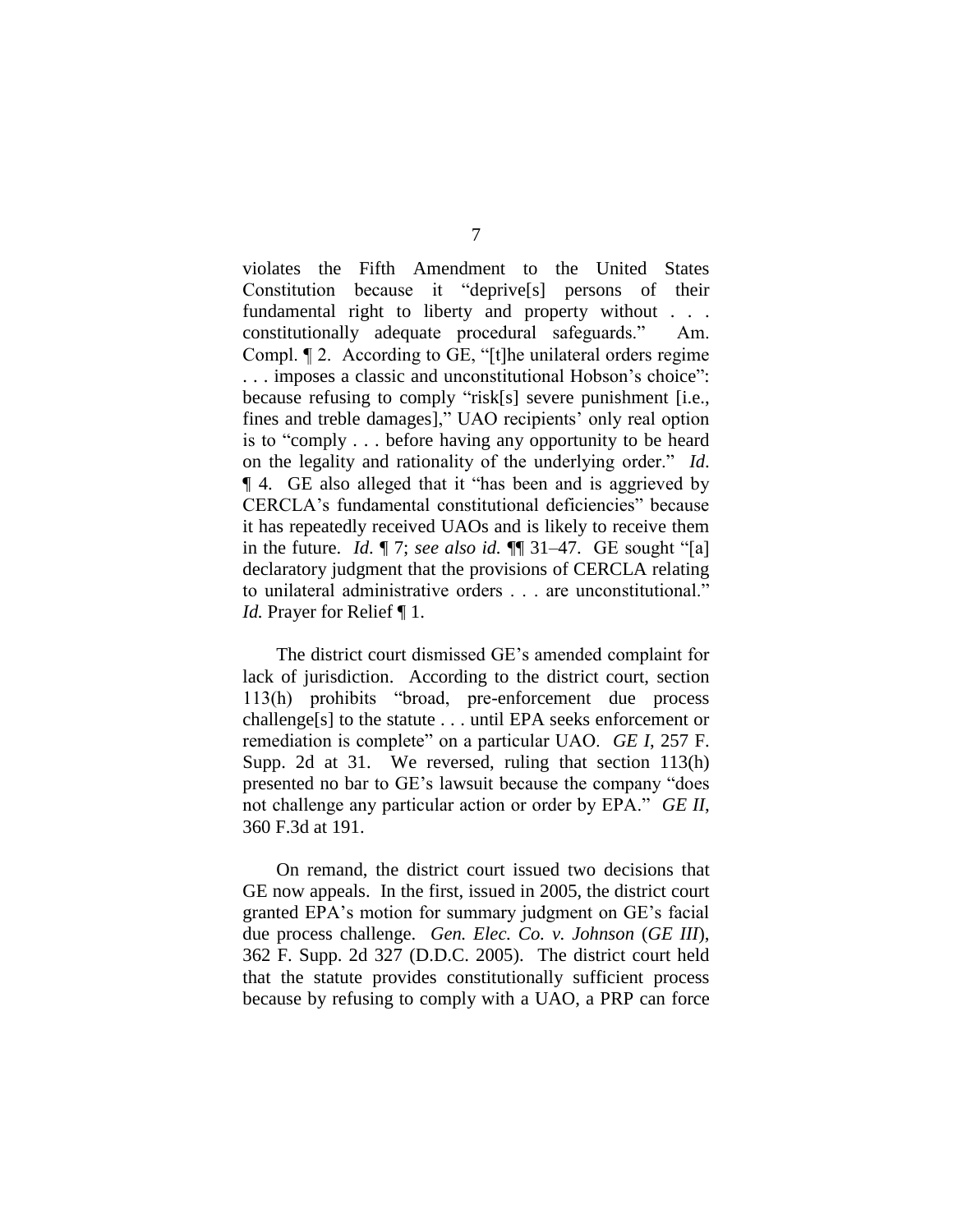EPA to bring a court action in which the PRP can challenge the order. The court also rejected GE's claim that CERCLA's fines and treble damages are so severe that, as a practical matter, they foreclose judicial review. In the alternative, the district court applied the "*Salerno* doctrine," which prohibits facial invalidation of a statute unless the statute "is unconstitutional in every application.‖ *Id.* at 343; *see United States v. Salerno*, 481 U.S. 739, 745 (1987). According to the court, even if CERCLA's fines and damages make precompliance review unavailable as a practical matter, the statute can still be applied constitutionally in emergency situations. Finally, the district court concluded that it had jurisdiction to address what it called GE's "pattern and practice" challenge to EPA's administration of CERCLA's UAO provisions, i.e., GE's argument that EPA's policies and procedures for issuing UAOs exacerbate CERCLA's constitutional deficiencies, and it allowed discovery on that claim to proceed. *GE III*, 362 F. Supp. 2d at 333–37.

Following discovery, the district court granted EPA's motion for summary judgment on the pattern and practice challenge as well. The court began by finding that certain "consequential injuries" that PRPs allegedly suffer as a result of UAOs—including decline in stock price, loss of brand value, and increased cost of financing—qualify as property interests entitled to due process protection. *GE IV*, 595 F. Supp. 2d at 20–21. What's more, the court found that GE had shown that harm to these interests was "significant," because noncomplying PRPs suffer millions of dollars in damages to brand and market value. *Id.* at 30. The district court nonetheless concluded that the significance of these interests, when balanced against the government's interest and the risk of error in UAO procedures, was insufficient to render EPA's practices unconstitutional. *Id.* at 32–39; *see Matthews v. Eldridge*, 424 U.S. 319 (1976).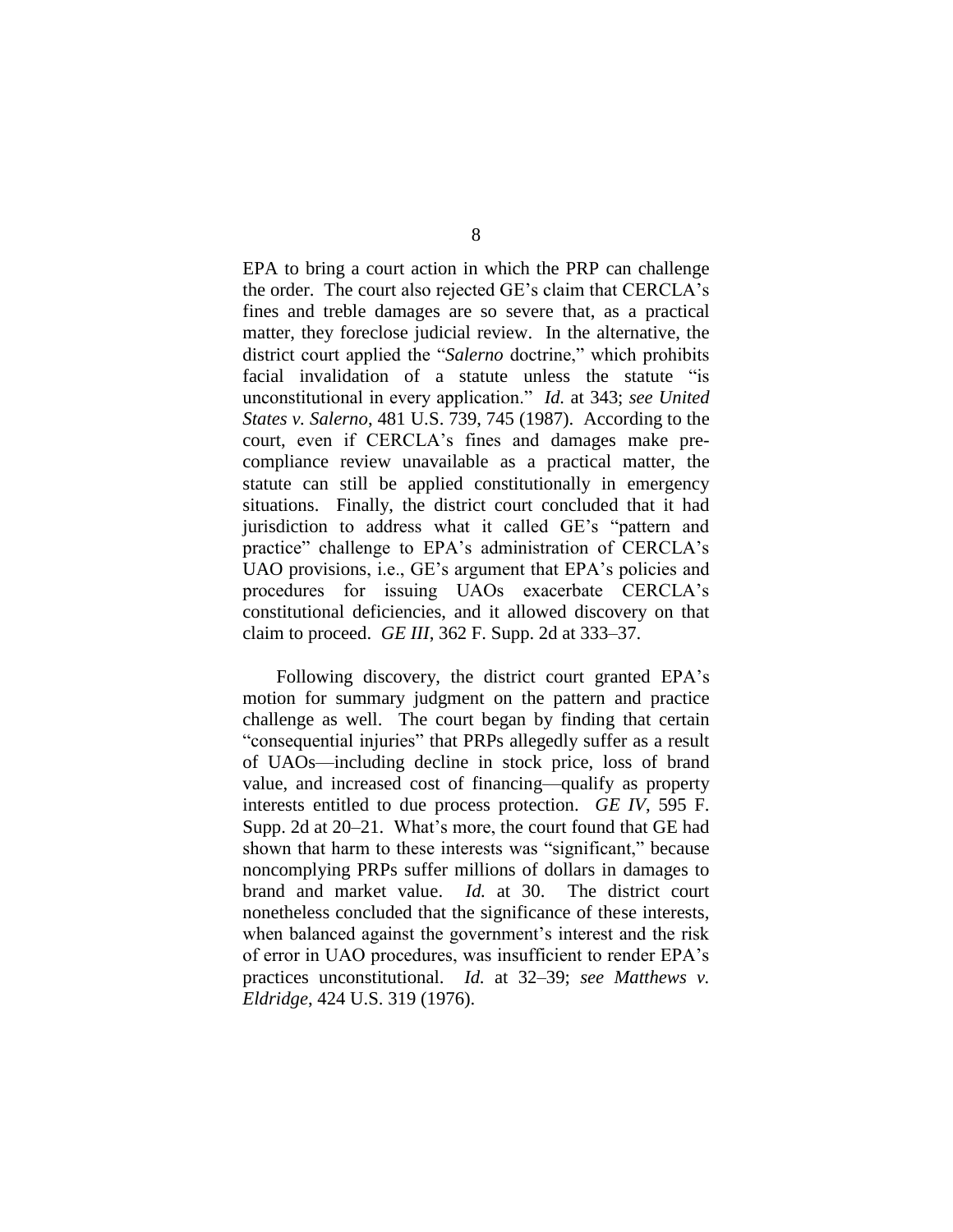9

GE appeals both decisions. We review the district court's entry of summary judgment de novo. *See, e.g.*, *Capitol Hill Group v. Pillsbury, Winthrop, Shaw, Pittman, LLC*, 569 F.3d 485, 489 (D.C. Cir. 2009).

### **II.**

We begin with GE's facial challenge. "A facial challenge to a legislative Act is, of course, the most difficult challenge to mount successfully." Salerno, 481 U.S. at 745. Although the precise standard for facial challenges remains "a matter of dispute," *United States v. Stevens*, 130 S. Ct. 1577, 1587 (2010), to prevail GE must establish either "that no set of circumstances exists under which [CERCLA's UAO provisions] would be valid,' or that [those provisions] lack[] any 'plainly legitimate sweep," *id.* (quoting *Salerno*, 481 U.S. at 745, and *Washington v. Glucksberg*, 521 U.S. 702, 740 n. 7 (1997) (Stevens, J., concurring in the judgments) (citation omitted)); *see Troxel v. Granville*, 530 U.S. 57, 85 (2000) (Stevens, J., dissenting) (explaining that facial invalidation is inappropriate under the "plainly legitimate" sweep" standard where the statute's application would be constitutional "in many circumstances").

The Fifth Amendment to the United States Constitution provides that "No person shall . . . be deprived of life, liberty, or property, without due process of law." U.S. Const. amend. V. "The first inquiry in every due process challenge is whether the plaintiff has been deprived of a protected interest in 'liberty' or 'property.' Only after finding the deprivation of a protected interest do we look to see if the [government's] procedures comport with due process." Amer. Mfrs. Mut. Ins. *Co. v. Sullivan*, 526 U.S. 40, 59 (1999) (citations omitted). At this second step, we apply the now-familiar *Matthews v. Eldridge* balancing test, considering (1) the significance of the private party's protected interest, (2) the government's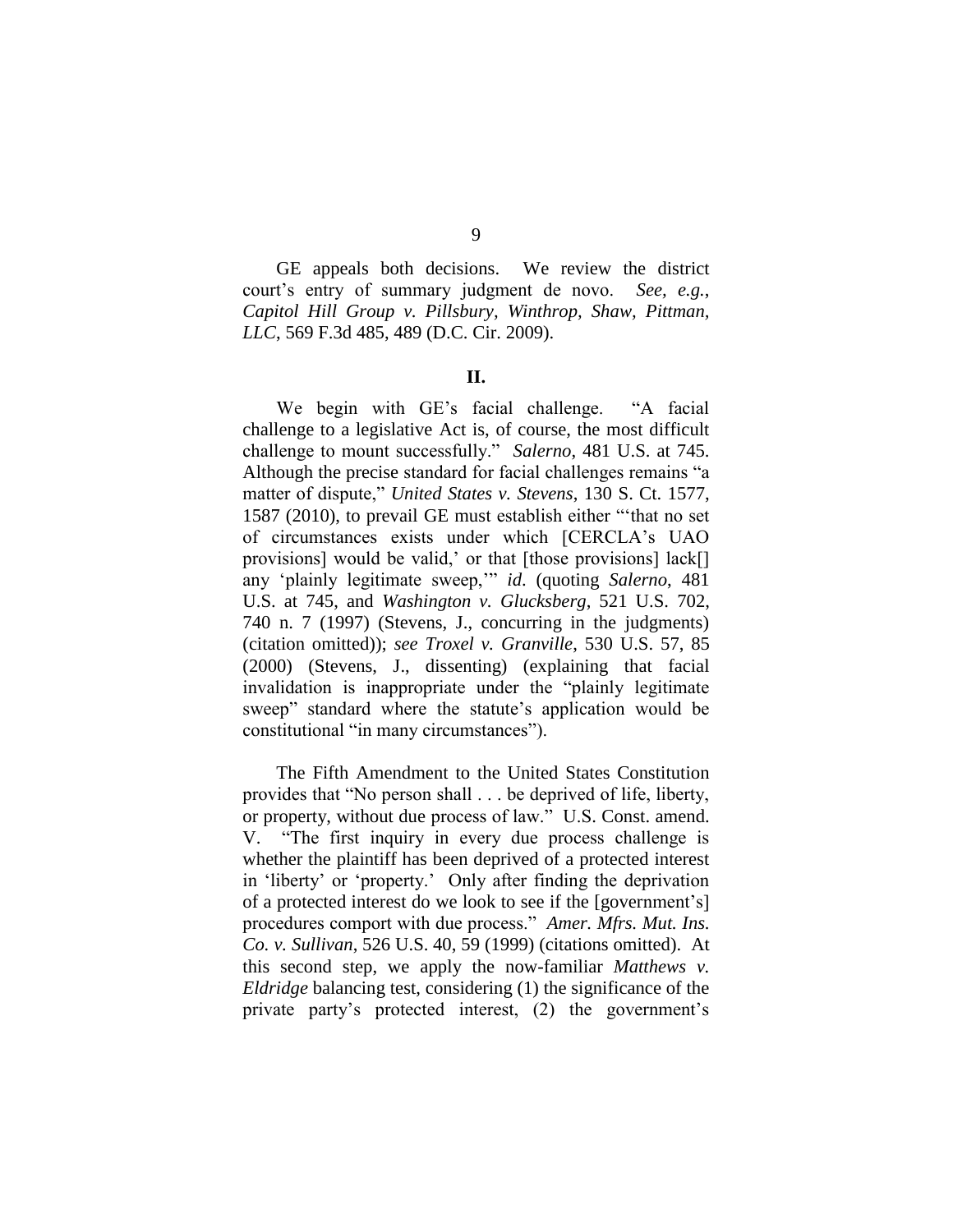interest, and  $(3)$  the risk of erroneous deprivation and "the probable value, if any, of additional or substitute procedural safeguards." 424 U.S. at 335.

GE asserts that UAOs deprive PRPs of two types of protected property: (1) the money PRPs must spend to comply with a UAO or the daily fines and treble damages they face should they refuse to comply; and (2) the PRPs' stock price, brand value, and cost of financing, all of which, GE contends, are adversely affected by the issuance of a UAO. We address each of these alleged deprivations in turn.

### *Costs of Compliance, Fines, and Damages*

The parties agree that the costs of compliance and the monetary fines and damages associated with noncompliance qualify as protected property interests. They disagree, however, as to whether judicial review is available before any deprivation occurs. EPA contends that CERCLA gives PRPs the right to pre-deprivation judicial review: by refusing to comply with a UAO, a PRP can force EPA to file suit in federal court, where the PRP can challenge the order's validity before spending a single dollar on compliance costs, damages, or fines. GE responds that noncompliance—and thus pre-deprivation judicial review—is but a theoretical option. According to GE, daily fines and treble damages "are so severe that they . . . intimidate[] PRPs from exercising the purported option of electing not to comply with a UAO so as to test an order's validity" via judicial review. Appellant's Br. 49. PRPs are thus forced to comply and spend substantial sums prior to any hearing before a neutral decisionmaker. Because "the government is never relieved of its duty to provide *some* notice and *some* opportunity to be heard prior to a final deprivation of a property interest," GE argues, CERCLA's failure to provide any realistic avenue for predeprivation review is fatal to the Act's constitutionality.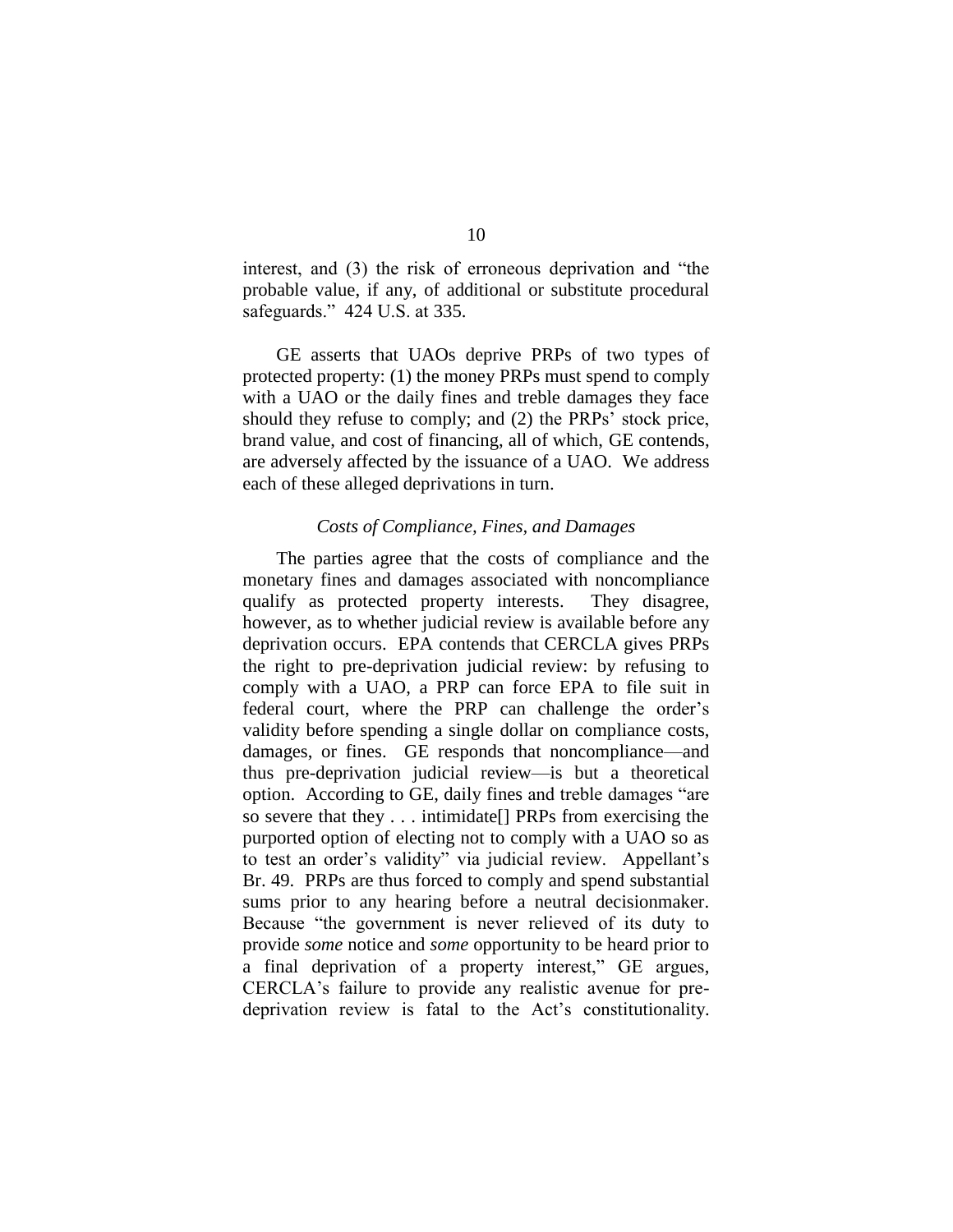Appellant's Br. 24 (quoting *Propert v. District of Columbia*, 948 F.2d 1327, 1332 (D.C. Cir. 1991)) (internal quotation marks omitted).

GE's argument hinges on the Supreme Court's decision in *Ex Parte Young*, 209 U.S. 123 (1908), and its progeny. Under those cases, a statutory scheme violates due process if "the penalties for disobedience are by fines so enormous  $\dots$ as to intimidate the [affected party] from resorting to the courts to test the validity of the legislation [because] the result is the same as if the law in terms prohibited the [party] from seeking judicial [review]" at all. *Id.* at 147. The Supreme Court has made clear, however, that statutes imposing fines even "enormous" fines—on noncomplying parties may satisfy due process if such fines are subject to a "good faith" or ―reasonable ground[s]‖ defense. *See Reisman v. Caplin*, 375 U.S. 440, 446–50 (1964); *Okla. Operating Co. v. Love*, 252 U.S. 331, 338 (1920). Courts have also held that "there is no constitutional violation if the imposition of penalties is subject to judicial discretion.‖ *Wagner Seed Co. v. Daggett*, 800 F.2d 310, 316 (2d Cir. 1986); *cf. Brown & Williamson Tobacco Corp. v. Engman*, 527 F.2d 1115, 1121 & n.8 (2d Cir. 1975).

CERCLA guarantees these safeguards. Indeed, the statute offers noncomplying PRPs several levels of protection: a PRP faces daily fines and treble damages only if a federal court finds (1) that the UAO was proper; (2) that the PRP "willfully" failed to comply "without sufficient cause"; and (3) that, in the court's discretion, fines and treble damages are appropriate. 42 U.S.C. §§ 9606(b)(1), 9607(c)(3). As to the first of these findings—the propriety of the UAO—the district court reviews EPA's determination de novo: although the PRP must prove that it is not liable by a preponderance of the evidence, EPA's liability determination warrants no judicial deference. *See Kelley v. EPA*, 15 F.3d 1100, 1107–08 (D.C.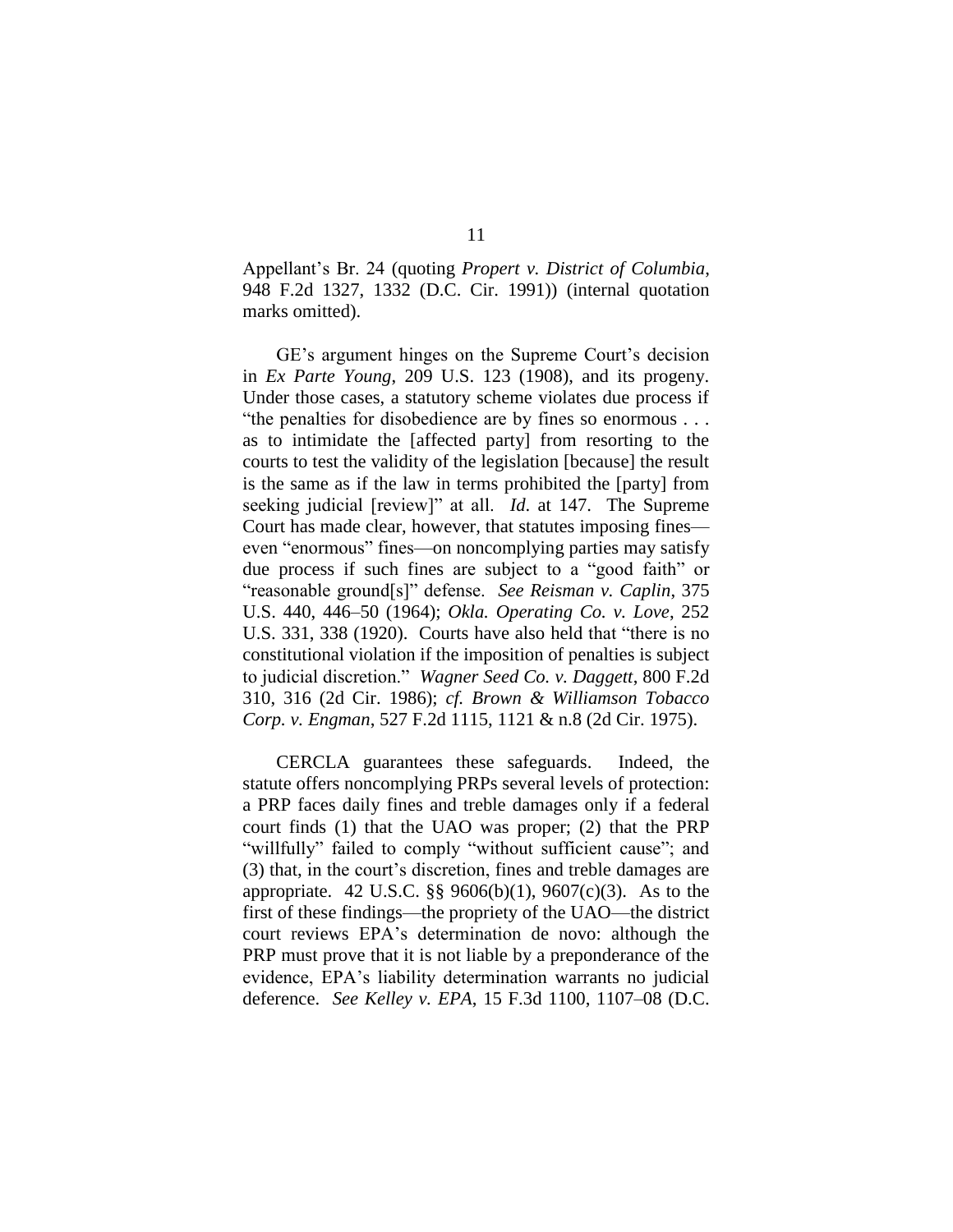Cir. 1994) ("Congress . . . designated the courts and not EPA as the adjudicator of the scope of CERCLA liability."). As to the second, CERCLA's "willfulness" and "sufficient cause" requirements are quite similar to the good faith and reasonable grounds defenses the Supreme Court has found sufficient to satisfy due process, and GE does not argue otherwise. *See Resiman*, 375 U.S. at 446–50 (penalty for challenging a summons did not violate due process where fines were unavailable for a good-faith challenge); *Okla. Operating Co.*, 252 U.S. at 337 (permanent injunction against enforcement of daily fines for noncompliance with allegedly confiscatory rates would be appropriate if "plaintiff had reasonable ground to contest" them); *see also Solid State Circuits, Inc. v. EPA*, 812 F.2d 383, 391–92 (8th Cir. 1987) (finding that CERCLA's "sufficient cause" defense is constitutionally equivalent to a good faith defense and thus satisfies due process). Moreover, PRPs receive added protection from the fact that the district court has authority to decide not to impose fines even if it concludes that a recipient "without sufficient cause, willfully violate[d], or fail[ed] or refuse[d] to comply with" a UAO. 42 U.S.C. §  $9606(b)(1)$ ; *see also id.* § 9607(c)(3) (district court "may" impose treble damages if a person "who is liable . . . fails without sufficient cause" to comply with a UAO). Given these safeguards, we have no basis for concluding that "[t]he necessary effect and result of [CERCLA] must be to preclude a resort to the courts ... for the purpose of testing [a UAO's] validity." *Young*, 209 U.S. at 146. Contrary to GE's claim, then, PRPs face no Hobson's choice. We therefore join three of our sister circuits that have rejected similar *Ex Parte Young* challenges to CERCLA's UAO regime. *Employers Ins. of Wausau v. Browner*, 52 F.3d 656, 664 (7th Cir. 1995); *Solid State Circuits*, 812 F.2d at 391–92; *Wagner Seed Co.*, 800 F.2d at 316; *see also City of Rialto v. West Coast Loading Corp.*, 581 F.3d 865, 872 (9th Cir. 2009) (expressing approval of this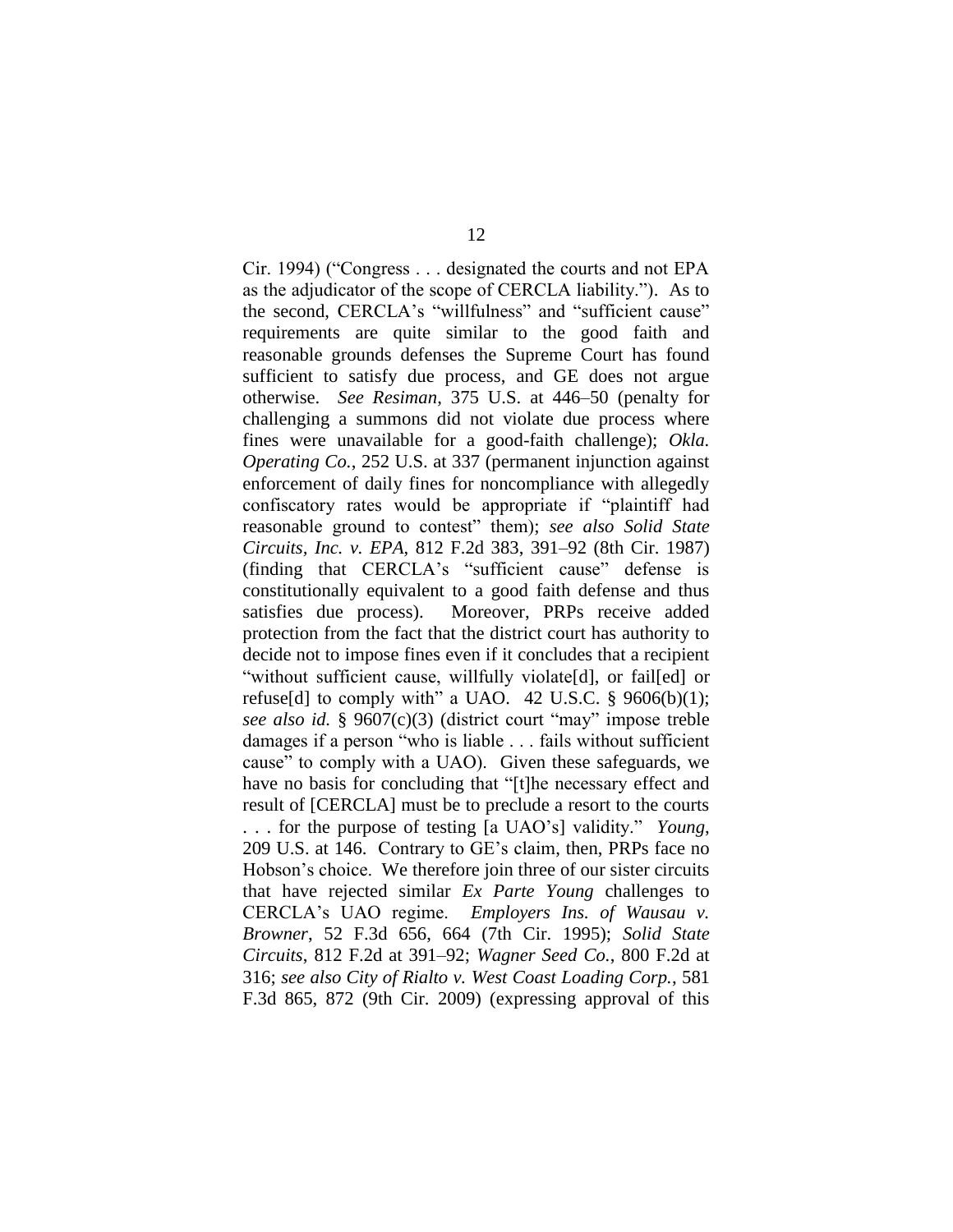holding); *cf. S. Pines Assocs. v. United States*, 912 F.2d 713, 717 (4th Cir. 1990) (rejecting due process challenge to Clean Water Act compliance orders because recipients are "not subject to . . . penalties until EPA pursues an enforcement proceeding.").

Given the foregoing, we need not address EPA's argument that the statute is, at a minimum, constitutional in emergency situations. Nor for the same reason need we consider GE's response that EPA does not actually issue UAOs in emergencies.

### *Stock Price, Brand Value, and Cost of Financing*

GE contends that, in addition to potential cleanup costs, fines, and damages, issuance of a UAO "immediately tag[s]" a PRP "with a massive contingent liability," Appellant's Br. 14, which in turn depresses its stock price, harms its brand value, and increases its cost of financing. According to GE, these adverse impacts are "irreparable and cannot be remedied through a later, delayed challenge to [a] UAO." *Id.* at 34. Perhaps so, but we must first address an antecedent question: does the Due Process Clause protect PRPs' interest in the market's assessment of their stock, brand, and credit worthiness? *See supra* at 9–10.

As the Supreme Court has repeatedly stated, "the range of interests protected by procedural due process is not infinite.‖ *E.g.*, *Bd. of Regents of State Colls. v. Roth*, 408 U.S. 564, 570 (1972). Moreover, "[p]roperty interests  $\dots$  are not created by the Constitution. Rather they are created and their dimensions are defined by existing rules or understandings that stem from an independent source such as state law—rules or understandings that secure certain benefits and that support claims of entitlement to those benefits.‖ *Id*. at 577; *see also Paul v. Davis*, 424 U.S. 693, 710 (1976). For due process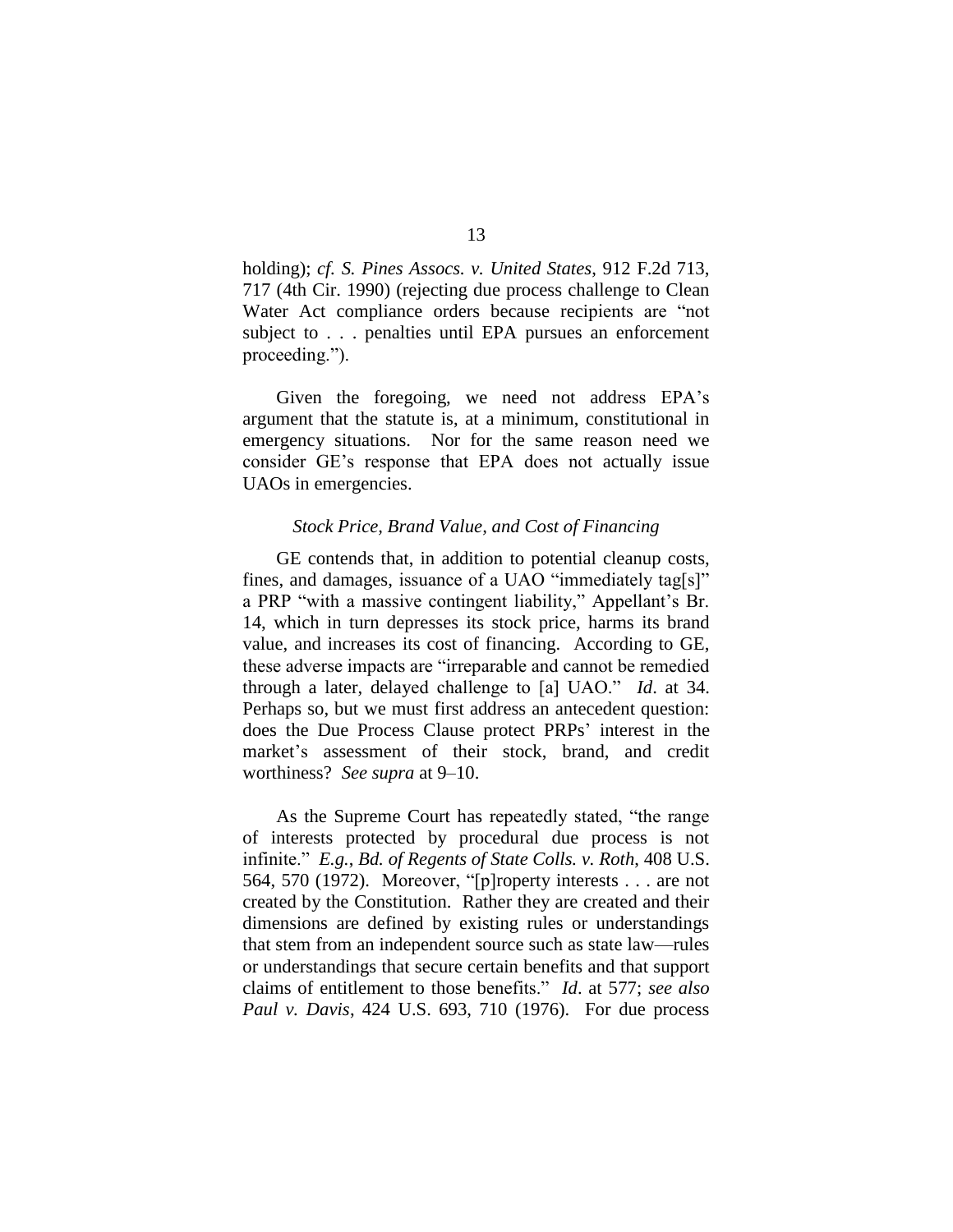purposes, then, it is not enough that one has "an abstract need or desire" for the asserted property; to merit due process protection, "[h]e must . . . have a legitimate claim for entitlement to it." *Roth*, 408 U.S. at 577.

GE points to no "independent source such as state law," *id.*, for its purported property interests. Nor does it deny, as EPA points out, that the company's claimed injuries are consequential, i.e., that they result not from EPA's "extinguish[ing] or modify[ing] a right recognized by state law," but rather from independent market reactions to the issuance of a UAO. Appellees' Br. 26. GE argues only that the Supreme Court and this court have "repeatedly held that consequential impacts can constitute a deprivation." Reply Br. 6.

In support, GE relies primarily on *Connecticut v. Doehr*, 501 U.S. 1 (1991), in which the Supreme Court held that a state statute authorizing ex parte prejudgment attachment of real estate violated due process. GE emphasizes the Court's statement that

[T]he property interests that attachment affects are significant. . . . [A]ttachment ordinarily clouds title; impairs the ability to sell or otherwise alienate the property; taints any credit rating; reduces the chance of obtaining a home equity loan or additional mortgage; and can even place an existing mortgage in technical default where there is an insecurity clause.

*Id.* at 11. According to GE, because "[e]very one of the deprivations identified by the Court . . . entailed nothing but consequential market reactions to the attachment," Reply Br. 6, *Doehr* stands for the proposition that consequential injuries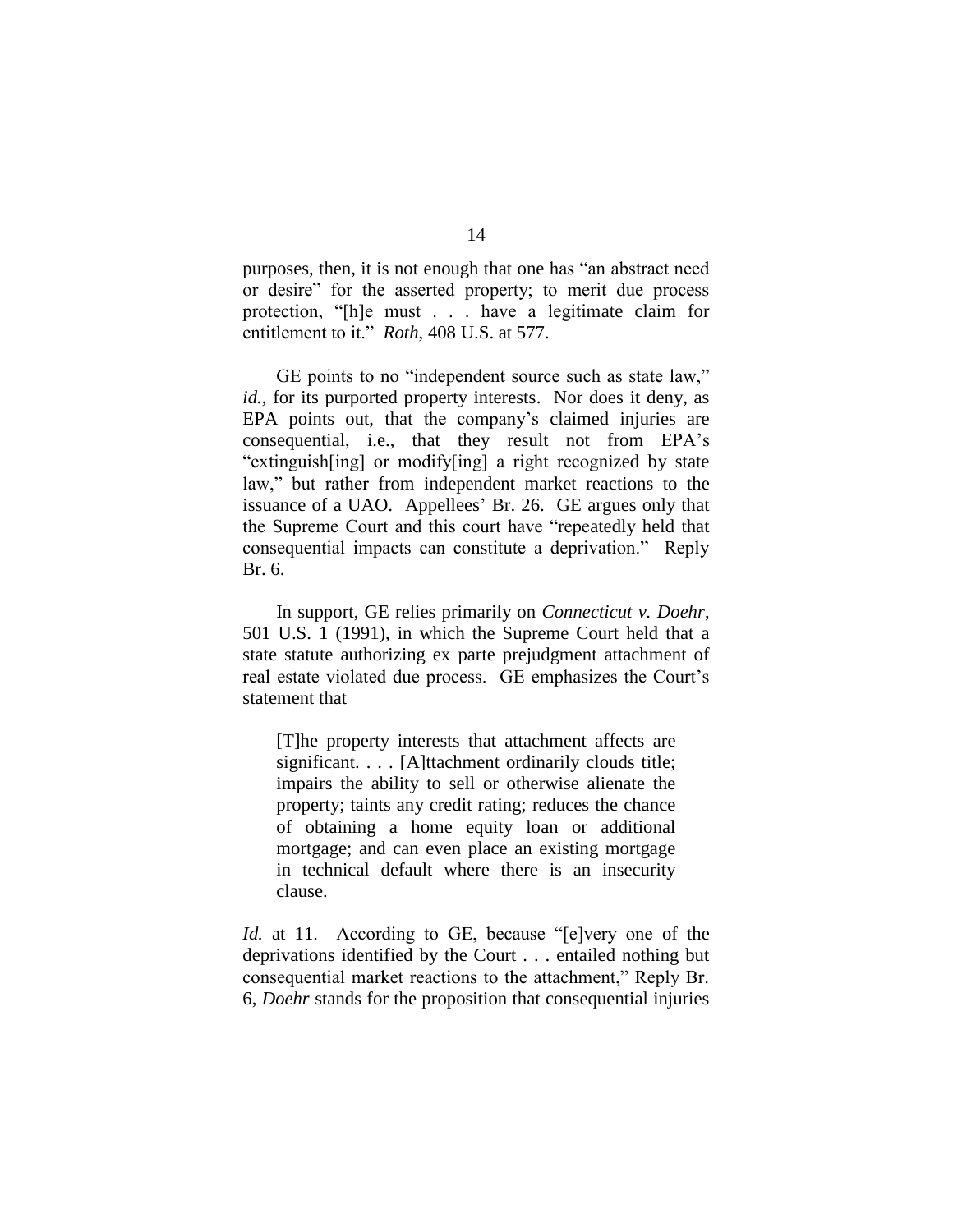merit due process protection. GE also relies on the Court's statement that although the effects of attachment "do not amount to a complete, physical, or permanent deprivation of real property[,] . . . the Court has never held that only such extreme deprivations trigger due process concern." 501 U.S. at 12. Indeed, the Court continued, "even the temporary or partial impairments to property rights that attachments, liens, and similar encumbrances entail are sufficient to merit due process protection." *Id*. This language, GE argues, demonstrates that PRPs are entitled to procedures that satisfy due process before EPA can issue a UAO that results in "temporary or partial impairments" to stock price, brand value, or cost of financing.

We disagree with GE's reading of *Doehr*'s discussion of consequential injuries. The quoted text comes not from the Court's analysis of *whether* attachment requires due process protection, but instead from the portion of its opinion weighing the *significance* of the private interests at stake—the first of the three factors *Matthews* instructs courts to consider when determining what process is due in situations where a constitutional deprivation has in fact occurred. *See id.* at 11. The Court addressed this latter question only after finding that real property attachments qualify as deprivations within the meaning of the Due Process Clause. *Id.* at 9 ("With this case we return to the question of what process must be afforded by a state statute enabling an individual to enlist the aid of the State to deprive another of his or her property by means of prejudgment attachment or similar procedure."). Although the Court devoted few words to this threshold inquiry, it is well accepted that attachments themselves constitute property deprivations because, as EPA points out, they "pluck a stick from the property owner's bundle and hold it as surety." Appellees' Br. 32; *see Lugar v. Edmonson Oil Co.*, 457 U.S.  $922, 932-33$  (1982) (noting that "the Court has consistently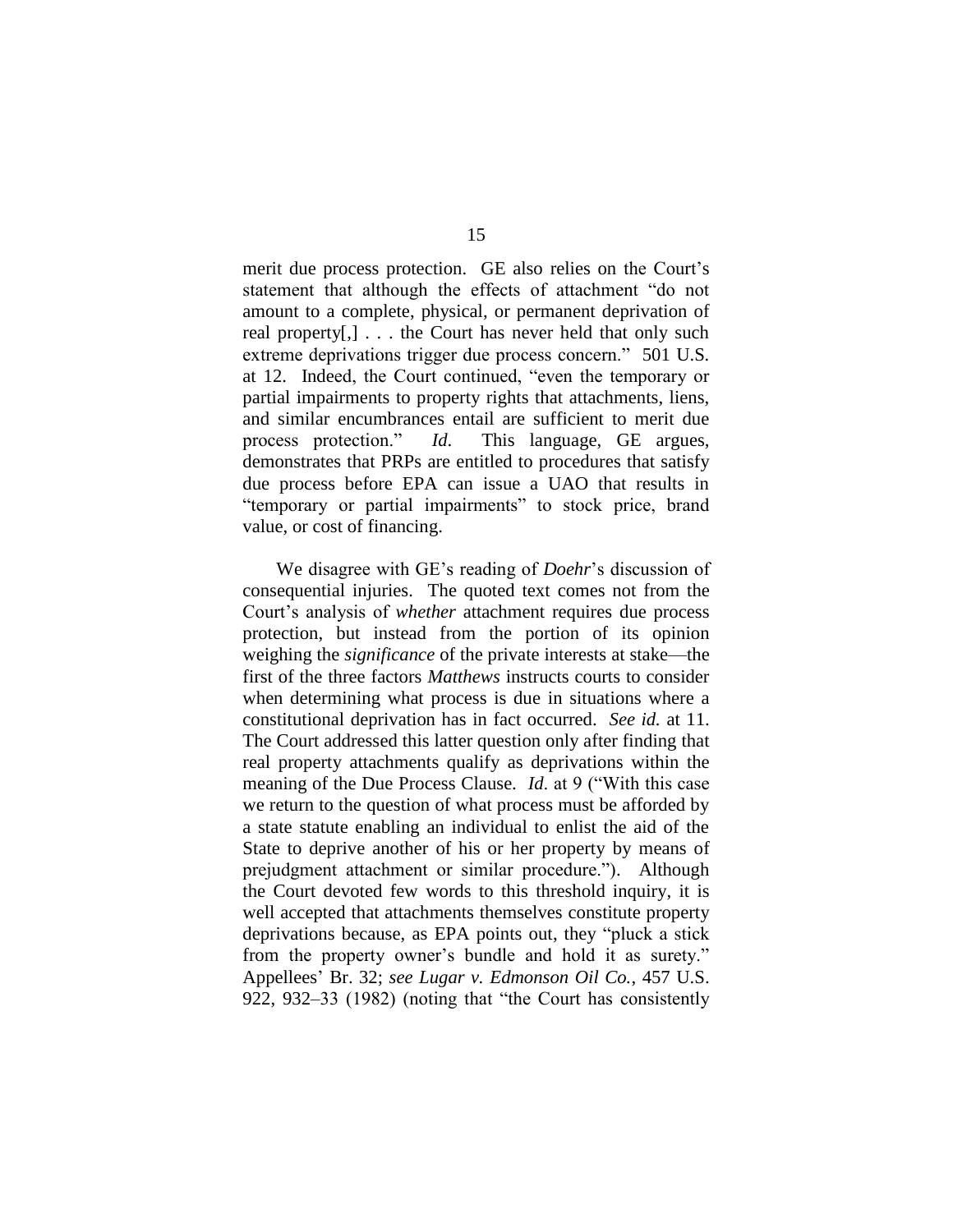held that constitutional requirements of due process apply to garnishment and prejudgment attachment procedures"). Thus, although *Doehr* does hold that direct, partial impairments of property rights may well warrant due process safeguards, nothing in the opinion implies that consequential injuries, standing alone, merit due process protection. *See Doehr*, 501 U.S. at 29 (Rehnquist, C.J., concurring in part and concurring in the judgment) (noting that the filing of a lis pendens may reduce the market value of property without triggering due process because it "creates no additional right in the property"); *United States v. Register*, 182 F.3d 820, 836–37 (11th Cir. 1999) (same). Rather, *Doehr* stands for the proposition that consequential injuries can affect the significance of the private interests at stake and thus the nature of the procedures required.

Stripped of its reliance on *Doehr*, GE's case boils down to this: by declaring that a PRP is responsible for cleaning up a hazardous waste site, a UAO harms the PRP's reputation, and the market, in turn, devalues its stock, brand, and credit rating. Viewed this way, GE's argument is foreclosed by *Paul v. Davis*, 424 U.S. 693. There the Supreme Court held that a sheriff's inclusion of Davis's name and photograph on a flyer captioned "Active Shoplifters" implicated no due process interest. Although the poster alerted the public to a potentially damaging allegation about Davis and may have seriously limited his future employment opportunities, *id*. at 697, the Court found that it extinguished none of Davis's previously held legal rights—state "law [did] not extend to [him] any legal guarantee of present enjoyment of reputation," *id.* at 711–12. In so holding, the Court distinguished *Wisconsin v. Constantineau*, 400 U.S. 433  $(1971)$ , which ruled that a law allowing for "posting" forbidding the sale of alcoholic beverages to persons determined to have become hazards based on their "excessive"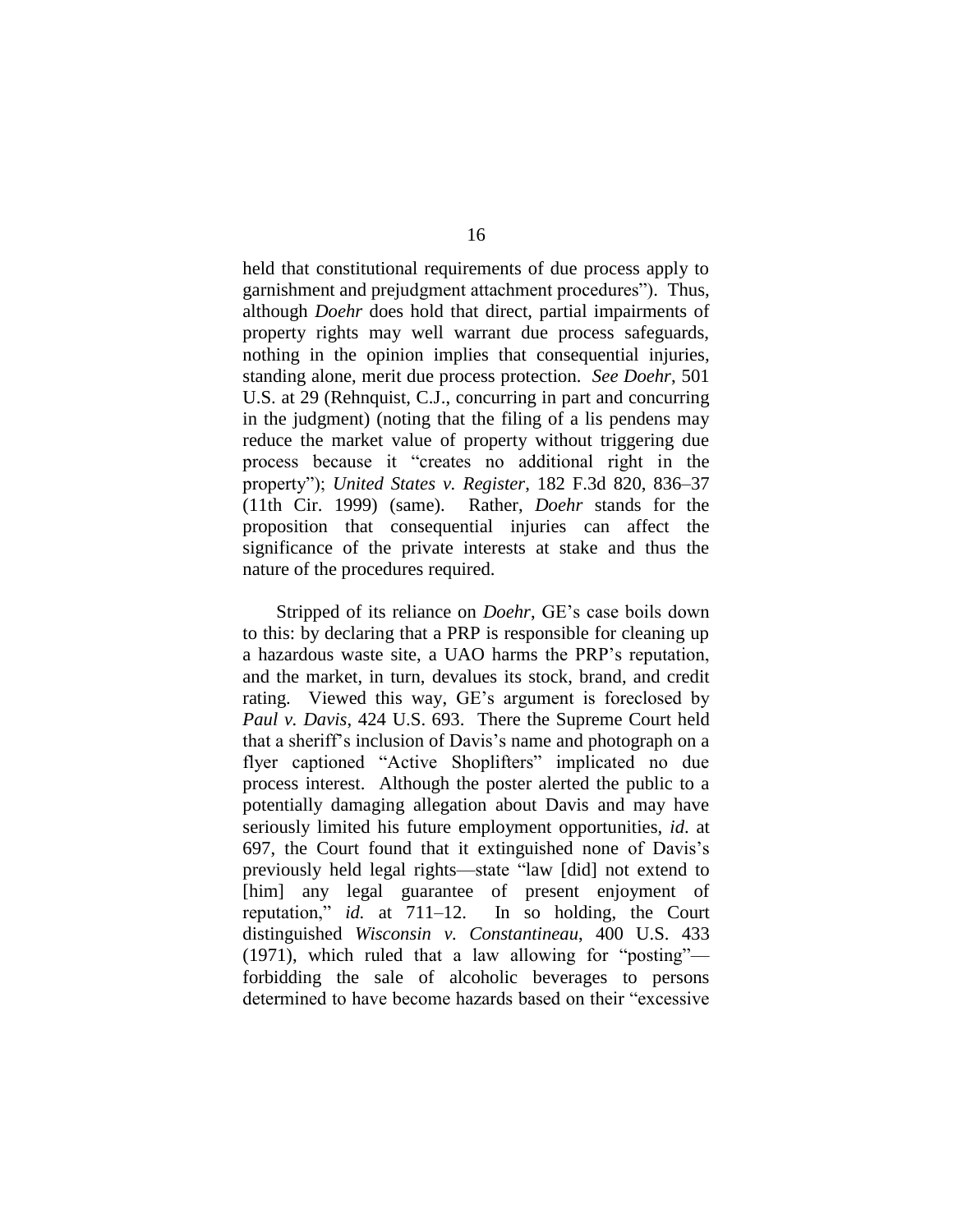drinking"—violated due process. As the Court explained in *Davis*, the law at issue in *Constantineau* went beyond mere stigma, depriving the plaintiff "of a right previously held under state law . . . to purchase or obtain liquor in common with the rest of the citizenry." *Davis*, 424 U.S. at 708. "[I]t was that alteration of legal status which, combined with the injury resulting from the defamation, justified the invocation of procedural safeguards‖ in *Constantineau*. *Id*. at 708–09. *Davis*'s rule is thus clear: stigma alone is insufficient to invoke due process protections. *See id.* at 704–06; *see also Siegert v. Gilley, 500 U.S. 226, 234 (1991) ("[S]o long as ...* damage flows from injury caused by the defendant to a plaintiff's reputation," no constitutional claim is alleged).

Our cases elaborating on *Davis*'s so-called stigma-plus rule find it satisfied only where plaintiffs show, in addition to reputational harm, that (1) the government has deprived them of some benefit to which they have a legal right, e.g., the "right to be considered for government contracts in common with all other persons," *Doe v. United States Dep't of Justice*, 753 F.2d 1092, 1108–09 (D.C. Cir. 1985) (quoting *Mosrie v. Barry*, 718 F.2d 1151, 1161 (D.C. Cir. 1983)) (internal quotation marks omitted); or (2) the government-imposed stigma is so severe that it "broadly precludes" plaintiffs from pursuing "a chosen trade or business," *Trifax Corp. v. District of Columbia*, 314 F.3d 641, 644 (D.C. Cir. 2003). Here, although a UAO may well damage the PRP's reputation, GE alleges neither of these additional injuries. This case is thus controlled by *Davis*, not *Constantineau*.

Our conclusion is unaffected by the fact that GE alleges "property" harm while *Davis* addresses a "liberty" claim. Like other circuits, we have applied the stigma-plus framework to property claims, requiring plaintiffs to show that alleged reputational harm *completely* destroys the value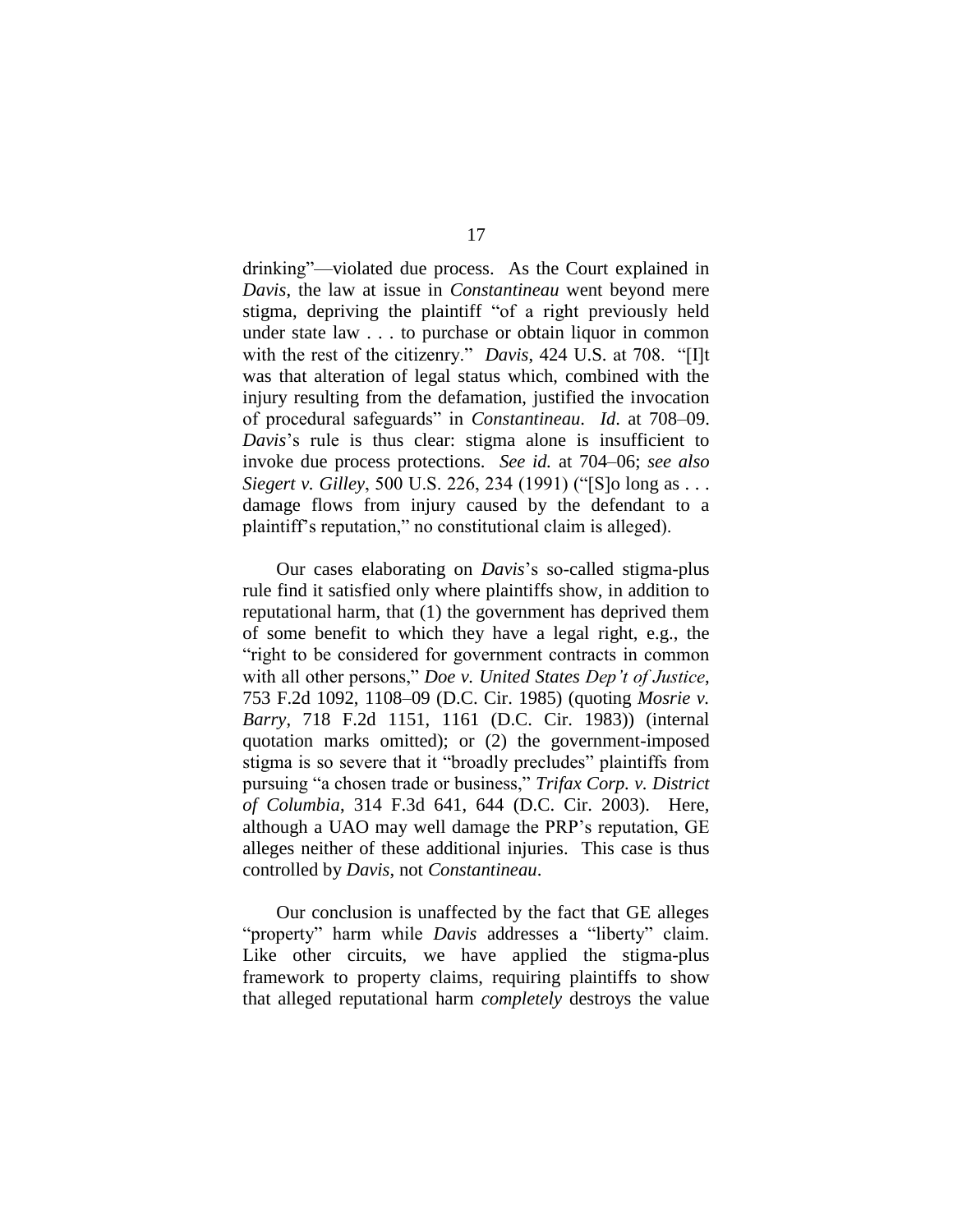of their property. For example, in *Industrial Safety Equipment Ass'n v. EPA*, 837 F.2d 1115, 1121-22 (D.C. Cir. 1988), we concluded that EPA's issuance of a report warning against the use of certain asbestos-protection respirators, but not prohibiting them, did not deprive manufacturers of their property interest in the respirators' EPA certifications. Although the report would surely make the respirators less popular and therefore less profitable, and although there was "no question that [the manufacturers] possess[ed] cognizable property interests in their respirator certifications," "[t]his indirect effect . . . [could] hardly be said to constitute a constitutional deprivation of property deserving fifth amendment protection" because it "in no way . . . rendered valueless" plaintiffs' certifications. *Id.* at 1122; see also *WMX Techs., Inc. v. Miller*, 197 F.3d 367, 373–76 (9th Cir. 1999) (en banc) (damage to business goodwill did not implicate the Due Process Clause because the asserted injury affected only reputation); *Wells Fargo Armored Serv. Corp. v. Ga. Pub. Serv. Comm'n*, 547 F.2d 938, 941 (5th Cir. 1977) (indirect injuries to property right in state motor carrier license implicate the Due Process Clause only where they " effectively render the property valueless".

The Second Circuit's application of *Davis* to a statutory scheme quite similar to CERCLA provides additional support for our conclusion. In *Asbestec Construction Services v. EPA*, 849 F.2d 765, 767, 769 (2d Cir. 1988), the court considered a due process challenge to a Clean Air Act "compliance order" that, like a UAO, found that the recipient had violated federal law, ordered specified compliance actions, and threatened "an EPA court action for relief" if the recipient failed to comply. According to the recipient, the compliance order implicated its property and liberty rights under the Fifth Amendment by "inhibit [ing] its ability to obtain as bestos removal contracts." *Id.* at 769. The Second Circuit rejected both arguments. As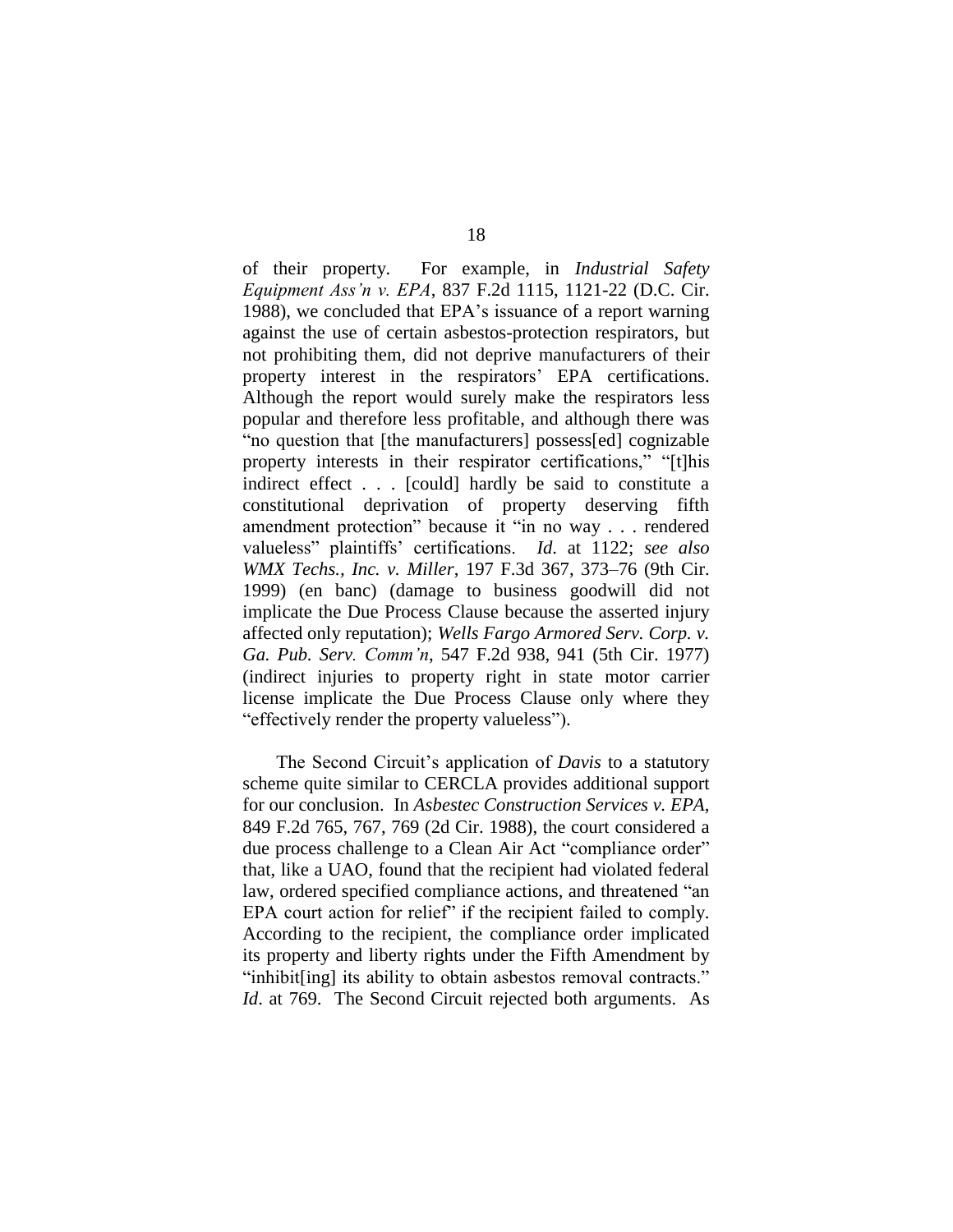to the property claim, the court noted that the recipient had pointed to no "certain benefits," such as government contracts, from which the order excluded it. *Id.* at 770. As to the recipient's liberty argument, the court concluded that ―[t]he possible adverse effect of the order on petitioner's future business prospects is insufficient by itself to give rise to a claim that one has been deprived of a liberty interest." *Id.* at 769. Attempting to distinguish *Asbestec*, GE points out that the compliance order at issue there required no remedial action, but this difference is irrelevant because the property interest alleged in *Asbestec*—a right to a positive business reputation and the profits it yields—is, in essence, the same interest GE alleges here.

GE nonetheless insists that this court has "held that consequential impacts can constitute a deprivation." Reply Br. 6. The cases GE cites, however, simply reiterate *Davis*'s stigma-plus principle. Thus, in *Doe v. United States Department of Justice*, we found that a government employee's liberty rights were implicated by a "discharge $[]$ from government employment amidst stigmatizing allegations which have effectively foreclosed future employment opportunities with the government as well as private employers.‖ 753 F.2d at 1110. Similarly, in *Reeve Aleutian Airways, Inc. v. United States*, we held that the government's suspension of an airline from a military airlift transportation program "based on stigmatizing charges" that the airline was unsafe did affect its liberty interest. 982 F.2d 594, 598 (D.C. Cir. 1993). Here, even assuming UAOs are stigmatizing, their consequences fall far short of completely foreclosing employment (*Doe*), or suspending a government contract (*Reeve Aleutian Airways*).

Finally, seeking to distinguish UAOs from government actions "like filing a complaint or issuing a policy report,"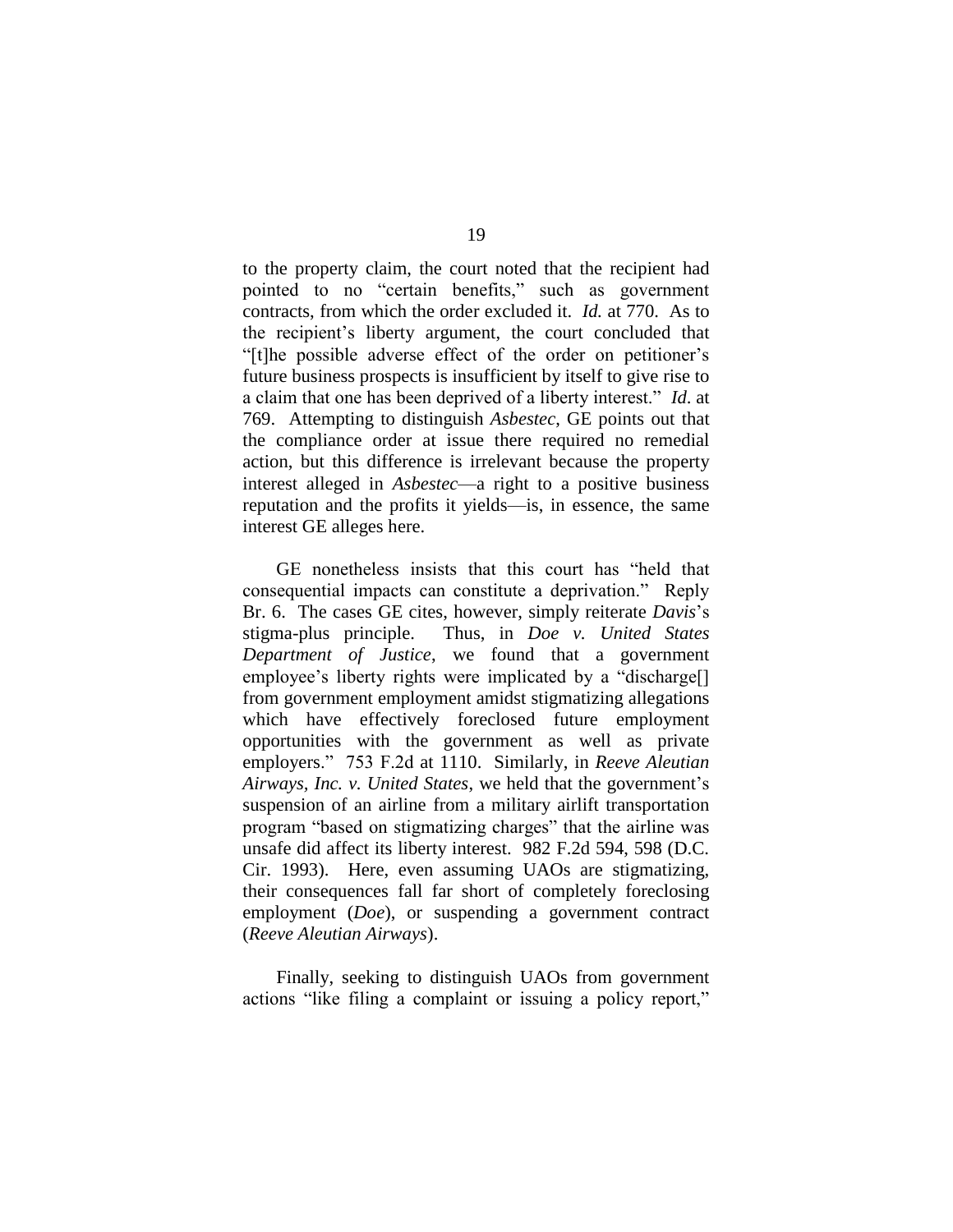Reply Br. 8 (quoting Appellees' Br. 19) (internal quotation marks omitted), GE insists that the issuance of a UAO triggers due process protections because it follows a factfinding, adjudicatory proceeding. In support, the company cites two cases, *Jenkins v. McKeithen*, 395 U.S. 411 (1969) (plurality opinion), and *Hannah v. Larch*e, 363 U.S. 420 (1960). GE, however, failed to make this argument or discuss these cases until its reply brief, thus depriving EPA of an opportunity to respond. <br>
"To prevent this sort of sandbagging . . . , we have generally held that issues not raised until the reply brief are waived." *Bd. of Regents of Univ. of Wash. v. EPA*, 86 F.3d 1214, 1221 (D.C. Cir. 1996) (citations omitted). We do so here as well.

That said, given the extent to which GE emphasized this argument both in its reply brief and at oral argument, it is worth pointing out that *Hannah* and *Jenkins* are not nearly as broad as the company claims. In *Hannah*, the Supreme Court upheld the Civil Rights Commission's rules of procedure, finding that the Commission's refusal to identify those who submitted complaints or to allow for cross-examination of witnesses did not violate the Due Process Clause. The Court relied on the fact that the Commission functioned as an investigative entity:

It does not adjudicate. It does not hold trials or determine anyone's civil or criminal liability. It does not issue orders. Nor does it indict, punish, or impose any legal sanctions. It does not make determinations depriving anyone of his life, liberty, or property. In short, the Commission does not and cannot take any affirmative action which will affect an individual's legal rights.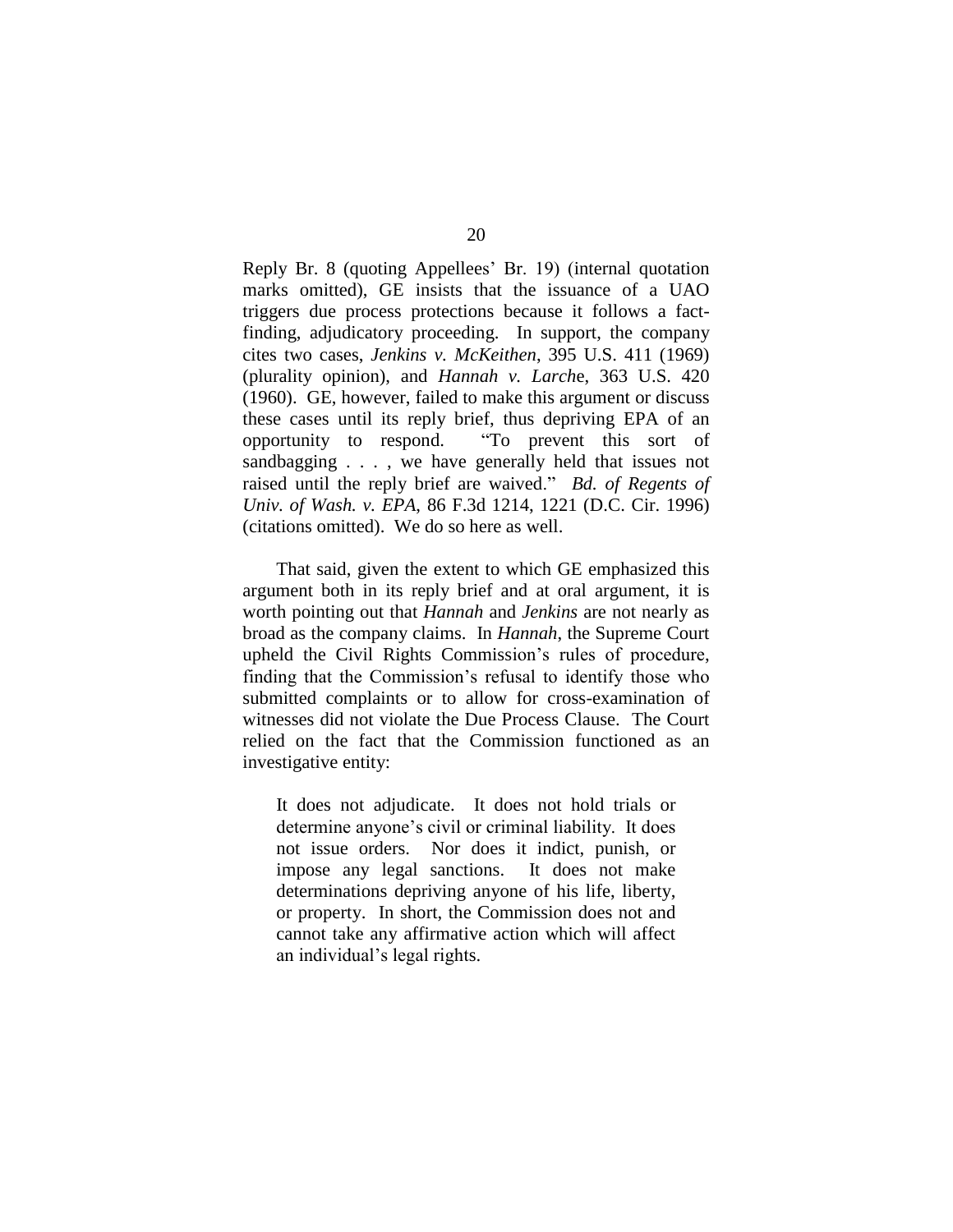*Hannah*, 363 U.S. at 441. Nine years later, in *Jenkins*, the Supreme Court reached the opposite result with respect to the constitutionality of a statute that created the Louisiana Labor-Management Commission of Inquiry, a body whose members—appointed by the Governor and empowered to act only upon his referral—investigated possible criminal violations in the field of labor-management relations. The Commission was "required to determine, in public findings, whether there [was] probable cause to believe violations of the criminal laws ha[d] occurred," *Jenkins*, 395 U.S. at 416, and the plaintiff "alleged that [its] very purpose  $\dots$  [was] to find persons guilty of violating criminal laws without trial or procedural safeguards‖ such as the right to present evidence or to confront witnesses, *id.* at 424. Although noting that "the structure and powers of the Commission [at issue in *Jenkins*] [were] similar to those of the Civil Rights Commission" upheld in *Hannah*, *id*. at 425, the *Jenkins* plurality found that the Louisiana body "exercise[d] a function very much akin to making an official adjudication of criminal culpability," i.e., ―find[ing] named individuals guilty of violating the criminal laws . . . and . . . brand [ing] them as criminals in public," *id.* at  $427-28$ . As a result, the Court concluded, "the minimal" requirements" of due process applied. *Id.* at 428.

GE argues that *Hannah* and *Jenkins*, taken together, establish that "where government action moves from investigatory to adjudicatory, the government must provide pre-deprivation hearings.‖ Reply Br. 12. To be sure, some of *Jenkins*'s language, considered in isolation, might suggest such a rule. But we think the better reading is that in *Jenkins* the Court was addressing only adjudications of criminal culpability. In distinguishing *Hannah*, the Court relied heavily on the fact that the Louisiana Commission was "concerned only with . . . find [ing] named individuals guilty of violating the criminal laws . . . and . . . brand[ing] them as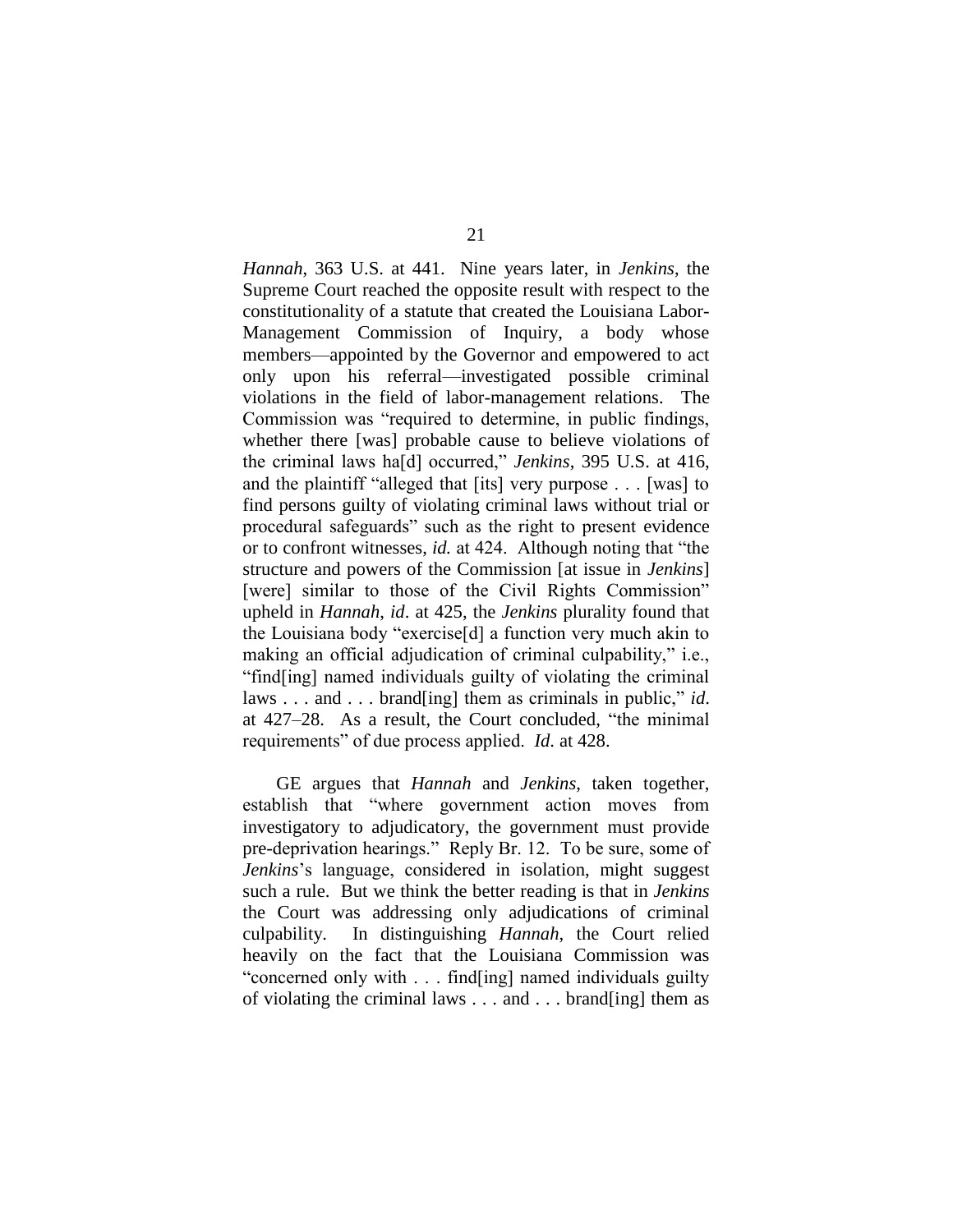criminals in public.‖ *Jenkins*, 395 U.S. at 427–28. Indeed, in a discussion consuming only a single page of the U.S. Reports, the Court mentioned no fewer than six times that the Commission was charged with accusing individuals of criminal conduct. *Id*. The Court emphasized the same point in *Davis* when distinguishing *Jenkins*. Although the *Davis*  majority and dissent disagreed as to whether *Davis*'s holding contradicted *Jenkins*, they found common ground in characterizing *Jenkins* as a case involving adjudications of criminal liability. The majority described the Louisiana Commission as "an agency whose sole or predominant function, without serving any other public interest, is to expose and publicize the names of persons it finds guilty of wrongdoing.‖ *Davis*, 424 U.S. at 706 n.4 (quoting *Jenkins*, 395 U.S. at 438 (Harlan, J., dissenting)) (internal quotation marks omitted). Similarly, the dissent summarized *Jenkins* as holding that "the official characterization of an individual as a criminal affects a constitutional 'liberty' interest." 424 U.S. at 727 (Brennan, J., dissenting). Moreover, in the forty years since the Court decided *Jenkins*, it has never cited the case for the broader proposition advocated by GE, i.e., that the Due Process Clause is implicated whenever the government uses an adjudicatory process to find facts with respect to a particular individual or corporation. *Cf. Donaldson v. United States*, 400 U.S. 517, 540 (1971) (Douglas, J., concurring) (*Jenkins* "held that the commission exercised an accusatory function and was empowered to brand people as criminals. Therefore, due process required" certain procedural protections) (citation omitted). Given this, and given *Jenkins*'s repeated emphasis on criminal culpability, the decision has no applicability to CERCLA's UAO procedures, which are not only entirely civil, but fall far short of transforming EPA into a body "concerned only with" labeling PRPs as polluters. *Jenkins*, 395 U.S. at 427.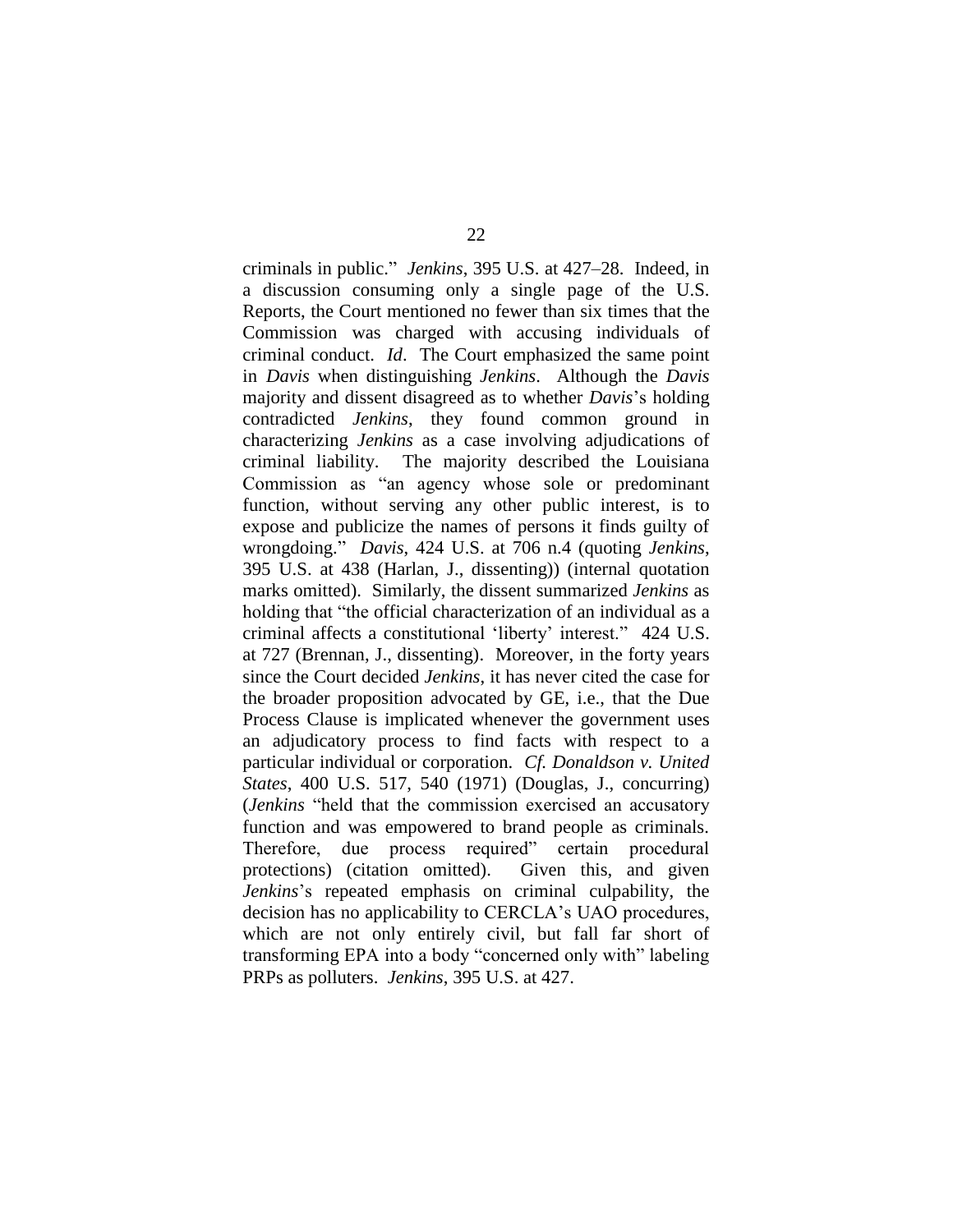# 23

# **III.**

GE contends that even if CERCLA's UAO provisions are facially constitutional, EPA administers the statute in a way that denies PRPs due process. Before addressing the merits of this "pattern and practice claim," however, we must consider EPA's argument that the district court lacked jurisdiction to entertain it.

### *Jurisdiction*

EPA's jurisdictional argument rests on CERCLA section  $113(h)$ , which provides that "[n]o Federal court shall have jurisdiction . . . to review . . . any [unilateral administrative] order," until either cleanup work is complete or EPA brings an enforcement action. 42 U.S.C. § 9613(h). According to EPA, " $GE$ 's . . . 'pattern and practice' claim<sup>[]</sup> necessarily forced the district court to 'review' individual UAOs in violation of CERCLA section 113(h)." Appellees' Br. 40–41. GE responds that because it seeks no relief as to any particular UAO, its pattern and practice claim falls outside section 113(h)'s jurisdictional bar. What's more, GE argues, this court already held in *GE II* that the district court had jurisdiction over its pattern and practice claim.

We disagree with GE's reading of *GE II*. For one thing, in *GE II* we repeatedly referred to the company's challenge as a ―facial‖ attack. *See GE II*, 360 F.3d at 189, 190, 191, 192. Indeed, we said only that "[w]e hold that the plain text of § 113(h) does not bar GE's *facial* constitutional challenge to CERCLA.‖ *Id*. at 189 (emphasis added). In its *GE II* briefs, moreover, the company never even hinted that it meant to bring a pattern and practice challenge to EPA's administration of the statute. For example, in its opening brief GE repeatedly characterized its claim as facial, emphasizing that "*nothing* about the resolution of the merits of GE's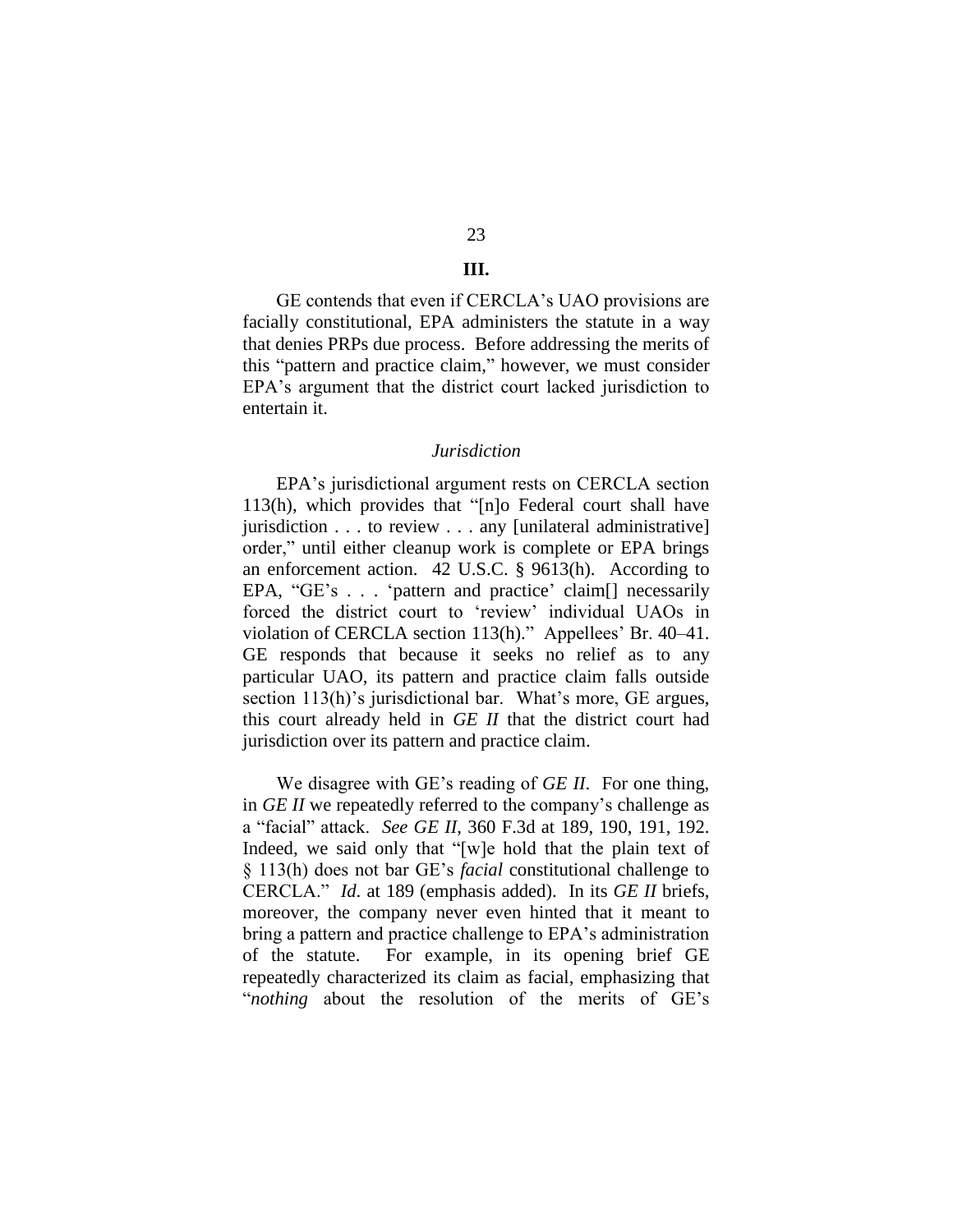constitutional claim would change *in the slightest* even if EPA had *never* taken a single § 104 [removal or remedial] action or issued a single § 106(a) [unilateral administrative] order anywhere in the United States." Brief of Appellant at 20, *GE II* (No. 03–5118). It is true, as GE points out, that in *GE II* we relied on *McNary v. Haitian Refugee Center, Inc.*, 498 U.S. 479 (1991), in which the Supreme Court allowed a pattern and practice due process challenge to the way in which the Immigration and Naturalization Service was enforcing the immigration laws. But we cited *McNary* only to support our narrow reading of section 113(h)'s text, i.e., that the provision presents no bar to a facial challenge. *See GE II*, 360 F.3d at 192–93; *see also City of Rialto*, 581 F.3d at 880 (characterizing  $GE$  *II* as holding only that "a facial challenge") was not barred").

Although we thus read *GE II* as holding only that the district court had jurisdiction over GE's facial challenge, we nonetheless agree with GE that the district court had jurisdiction to entertain its pattern and practice claim as well. Section 113(h) is quite clear: it only prohibits district courts from reviewing UAOs before enforcement or reimbursement proceedings have been initiated. Nothing in the provision bars a pattern and practice challenge that seeks no relief with respect to any particular UAO. To be sure, as EPA emphasizes, the district court did calculate a UAO error rate. But significantly for the section 113(h) issue before us, GE sought no relief with respect to individual UAOs, nor did the district court grant any.

This case is therefore controlled by *McNary*. There the Supreme Court concluded that the plain language of the immigration statute—which barred review "of a determination respecting an application" for special agricultural worker (SAW) status, 8 U.S.C. § 1160(e)(1)—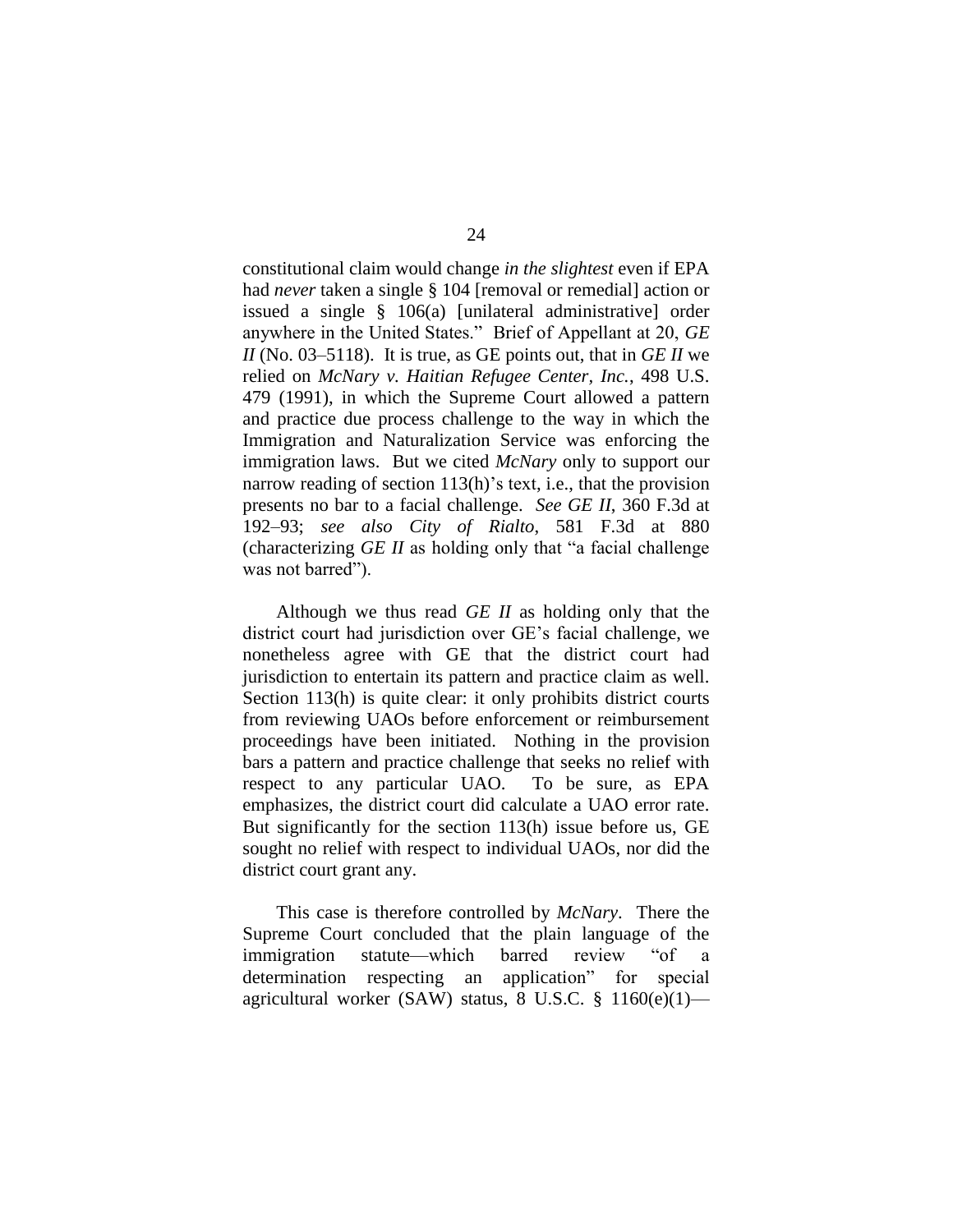referred only to judicial review of "a single act rather than . . . a practice or procedure employed in making decisions," 498 U.S. at 492. Thus, although the statute prohibited courts from reviewing denials of individual applications for SAW status, district courts could nonetheless consider "general collateral challenges to unconstitutional practices and policies used by the agency in processing applications." *Id*. The same principle applies to CERCLA section 113(h).

EPA argues that *McNary*'s outcome was dictated by a consideration not present here. In *McNary*, the Supreme Court pointed out that because the statute provided for review of SAW determinations only in deportation proceedings and only on a limited record, barring pattern and practice challenges would result in "a total denial of judicial review of [plaintiffs'] . . . constitutional and statutory claims." 498 U.S. at 497. According to EPA, *McNary* therefore requires that plaintiffs like GE who seek to bring pattern and practice challenges first show that the statute provides no meaningful judicial review for their claims. Because GE could pursue its due process claims in an enforcement or reimbursement proceeding, EPA argues, the district court lacked jurisdiction over the company's pattern and practice challenge.

Properly read, however, *McNary*'s conclusion that the immigration statute's jurisdiction-stripping provision presented no bar to a pattern and practice suit did not depend on the unavailability of alternative means of judicial review. Instead, it rested entirely on the Court's analysis of the jurisdictional provision's text: "Given Congress' choice of statutory language, we conclude that challenges to the procedures used by INS do not fall within the scope of [the jurisdictional bar]. Rather, we hold that [that provision] applies only to review of denials of individual SAW applications." *Id.* at 494. Not until the next section of its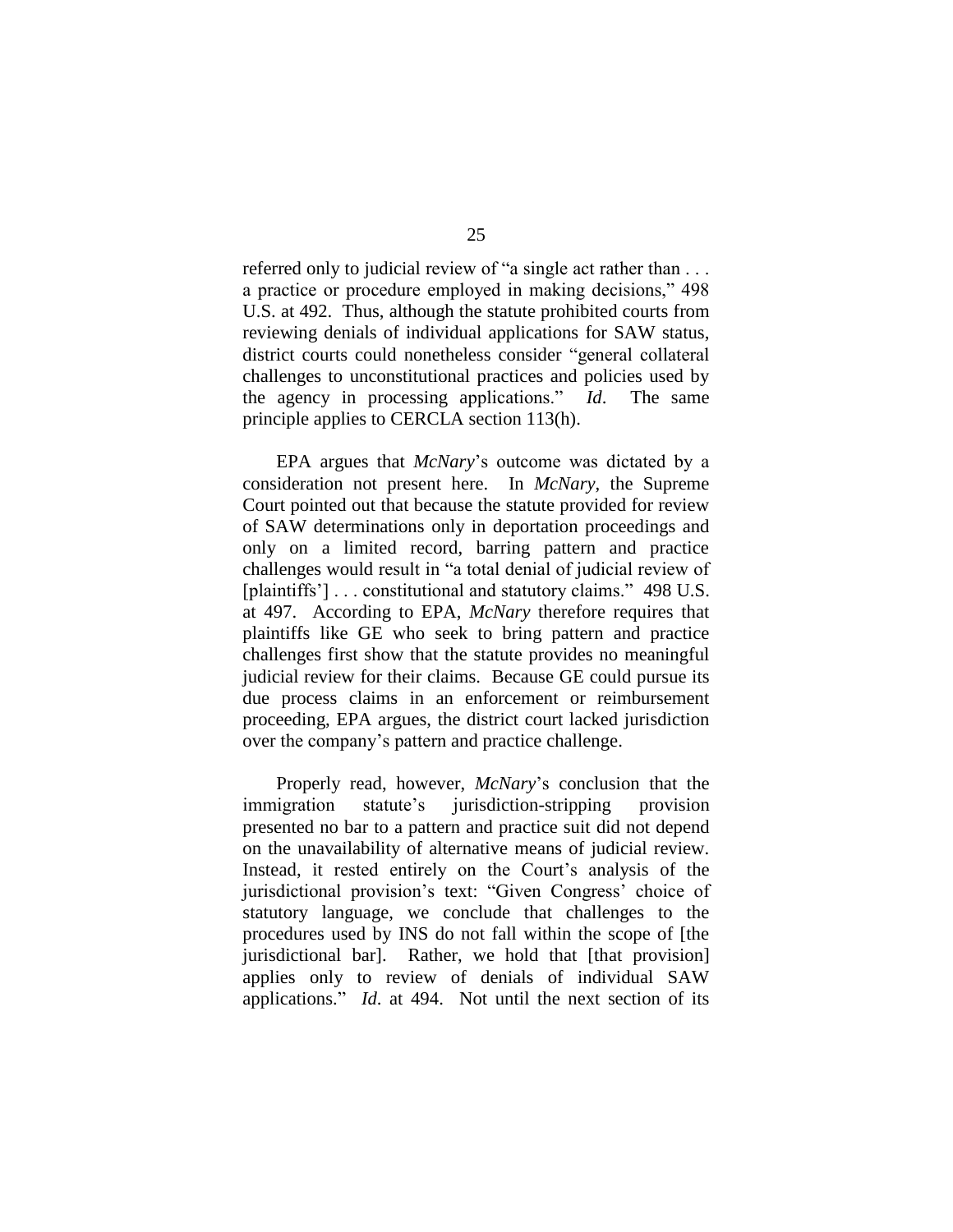opinion, in which it distinguished *Heckler v. Ringer*, 466 U.S. 602 (1984), did the Court address the availability of alternative routes of judicial review. In *Ringer*, four plaintiffs seeking Medicare reimbursement challenged a policy adopted by the Secretary of Health and Human Services pursuant to the Medicare statute, but in doing so they also sought to establish a right to reimbursement in their particular cases. The Court concluded that because the plaintiffs' claims were "at bottom,  $\ldots$  claim[s] that they should be paid" for their particular procedures—which, under the statute, required administrative exhaustion—the district court had no jurisdiction to review them outside the administrative scheme. *Id*. at 614; *see id.* at 620. In so holding, the Court emphasized that plaintiffs' claims were neither separate from nor collateral to their individual Medicare determinations: the relief they sought "to redress their supposed 'procedural' objections" included "a 'substantive' declaration . . . that the expenses of [their surgeries were] reimbursable under the Medicare Act.‖ *Id*. at 614. Distinguishing *Ringer* in *McNary*, the Court pointed out that the *McNary* plaintiffs sought no ruling on their individual determinations, and that "[u]nlike the situation in [*Ringer*]," a ruling in their favor would not "have the effect of establishing their entitlement to SAW status" outside the exclusive statutory regime. *McNary*, 498 U.S. at 495. Likewise, because a ruling in GE's favor would invalidate not a single UAO, section 113(h) presents no bar to the company's pattern and practice claim.

Although occasionally speaking in broad terms, our cases interpreting *McNary* hew to this distinction between collateral and particularized claims. For example, in *Daniels v. Union Pacific Railroad Co.*, 530 F.3d 936, 943–44 (D.C. Cir. 2008), we held that *McNary* did not give the district court jurisdiction over a due process challenge to railroad employees' demotions, i.e., individual challenges to particular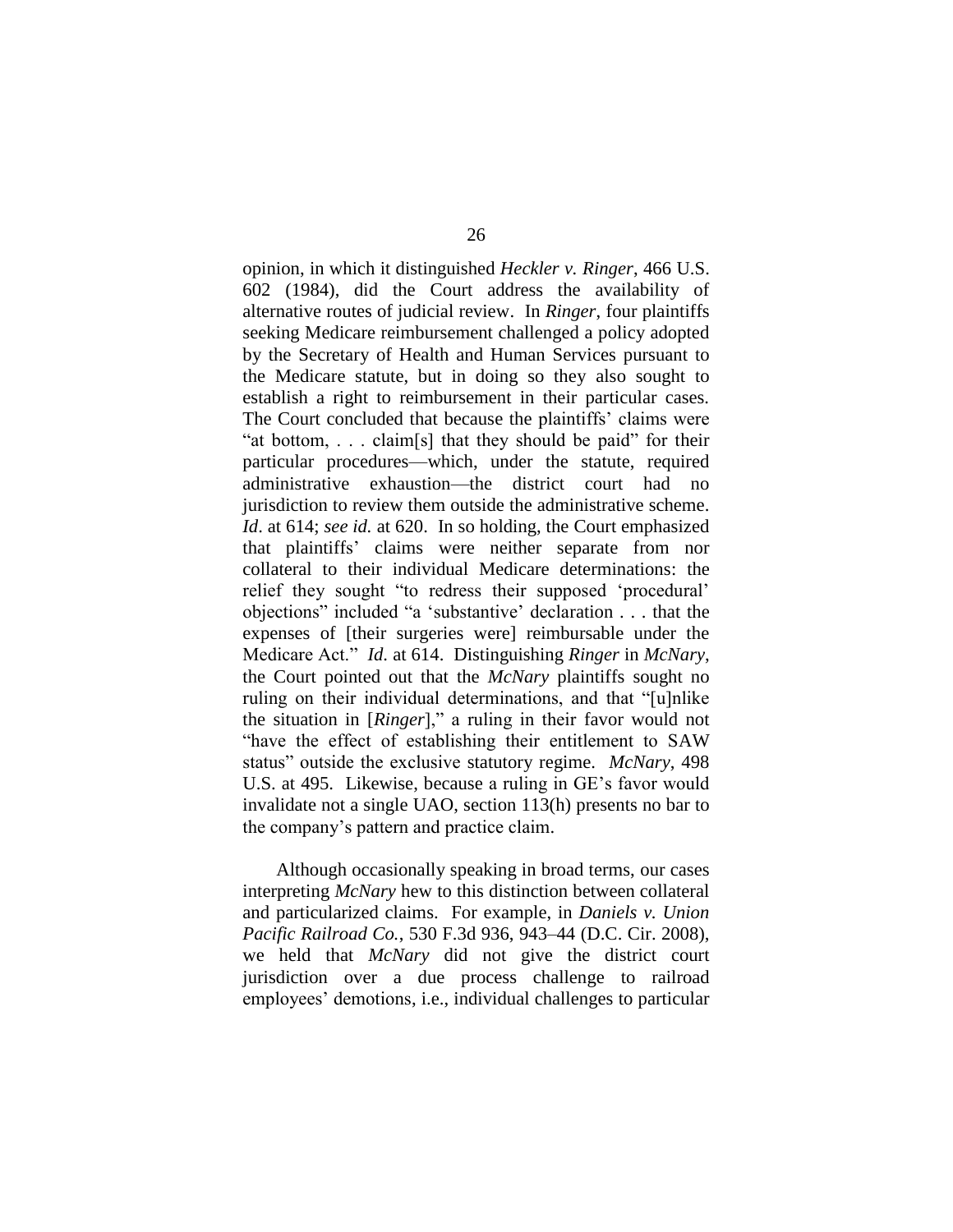agency actions that were otherwise reviewable exclusively in the court of appeals. True, we stated that "the availability of effective judicial review is the touchstone of the *McNary* exception," *id*. at 943, but we said that only in concluding that the constitutional nature of plaintiffs' claims was insufficient, standing alone, to avoid the statutory bar on district court review of precisely the type of individualized claims plaintiffs had brought. Indeed, the plaintiffs' claims were akin to *Ringer* not *McNary*: among other things, they sought "reinstate[ment] . . . with full back-pay and benefits," *id*. at 942 n.11 (internal quotation marks omitted), relief in no way collateral to their substantive claims. Similarly, in *John Doe, Inc. v. DEA*, 484 F.3d 561 (D.C. Cir. 2007), we rejected a drug manufacturer's argument that *McNary* allowed the district court to review the denial of a permit otherwise reviewable only in the court of appeals. Although we did say that "the holding in *McNary* cannot be divorced from the Court's obvious concern that, absent district court review of the plaintiffs' claims, meaningful judicial review would have been entirely foreclosed," *id*. at 569, we made that observation in the context of a *Ringer*-like challenge—the drug manufacturer sought review of a particular order denying his permit application, a claim the statute required to be heard in the court of appeals. *See id.* at 564. In fact, *Doe* made no claims at all relating to DEA "patterns" or "practices." *See id.* at 570–73; *see also Fornaro v. James*, 416 F.3d 63, 68 (D.C. Cir. 2005) (finding that *McNary* did not support district court jurisdiction outside of administrative review process where plaintiffs sought a ruling that would require the payment of benefits in particular cases); *City of Rialto*, 581 F.3d at 877 (finding that district court lacked jurisdiction over claim that ―[l]ike the claims in *Ringer* . . . [was] nothing more than a request for direct review of the validity" of a UAO). Accordingly, our cases interpreting *McNary* only bar claimants from circumventing statutory provisions that give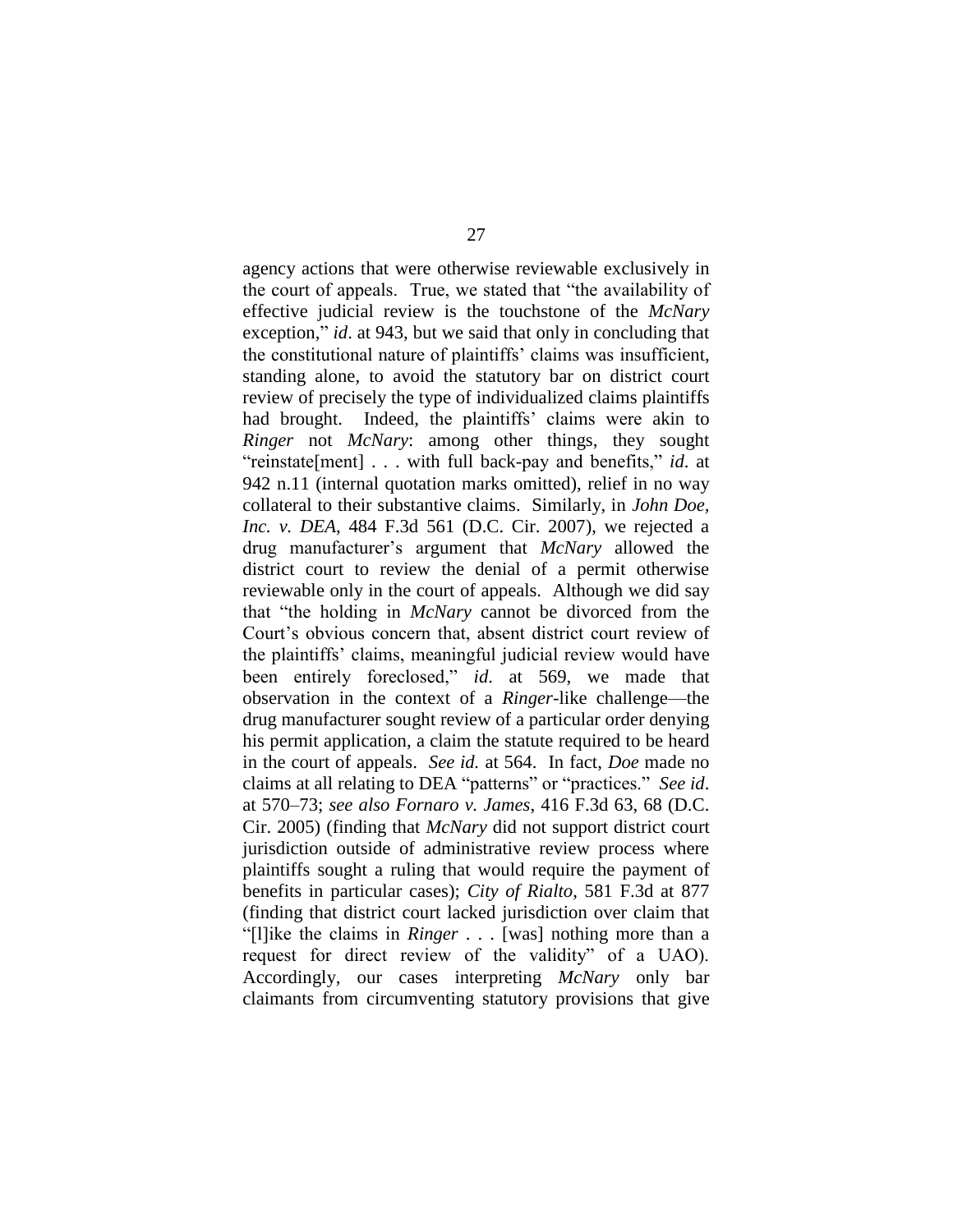appellate courts jurisdiction to hear their individual challenges. Those cases leave undisturbed *McNary*'s holding that claims falling outside the text of a jurisdiction-channeling provision—like GE's pattern and practice challenge—may proceed in the district court.

Finally, EPA contends that even if section 113(h) permits GE's pattern and practice claim, GE lacks standing to bring it. *See Reno v. Catholic Soc. Servs.*, 509 U.S. 43, 56 (1993) (noting that if a statute with a jurisdiction-delaying provision allows review of pattern and practice claims, those "claims" still must satisfy the jurisdictional and justiciability requirements that apply in the absence of a specific congressional directive"). Constitutional standing is satisfied if a plaintiff demonstrates "the now-familiar elements of injury in fact, causation, and redressability." *Lance v. Coffman*, 549 U.S. 437, 439 (2007) (citing *Lujan v. Defenders of Wildlife*, 504 U.S. 555, 560–61 (1992)). GE easily satisfies these requirements.

GE claims that EPA's allegedly unconstitutional practices and procedures repeatedly injure the company. For its part, "EPA does not dispute  $\ldots$  that [it] has issued 68 UAOs to GE," *GE IV*, 595 F. Supp. 2d at 17, nor does it challenge the company's allegations that it has received additional UAOs "during the pendency of this case," and that it "is currently participating in response actions at 79 active CERCLA sites at any of which it may be issued UAOs" in the future, Reply Br. 22. Thus, GE has a personal stake in the outcome of this litigation, and unlike some of the plaintiffs in the cases EPA cites, the company alleges past injury and threatened future harm without relying on the issuance of UAOs to third parties. *Cf. City of Rialto*, 581 F.3d at 877 (finding that plaintiff lacked prudential standing to raise claims of third parties). Finally, GE's injuries, if proven, are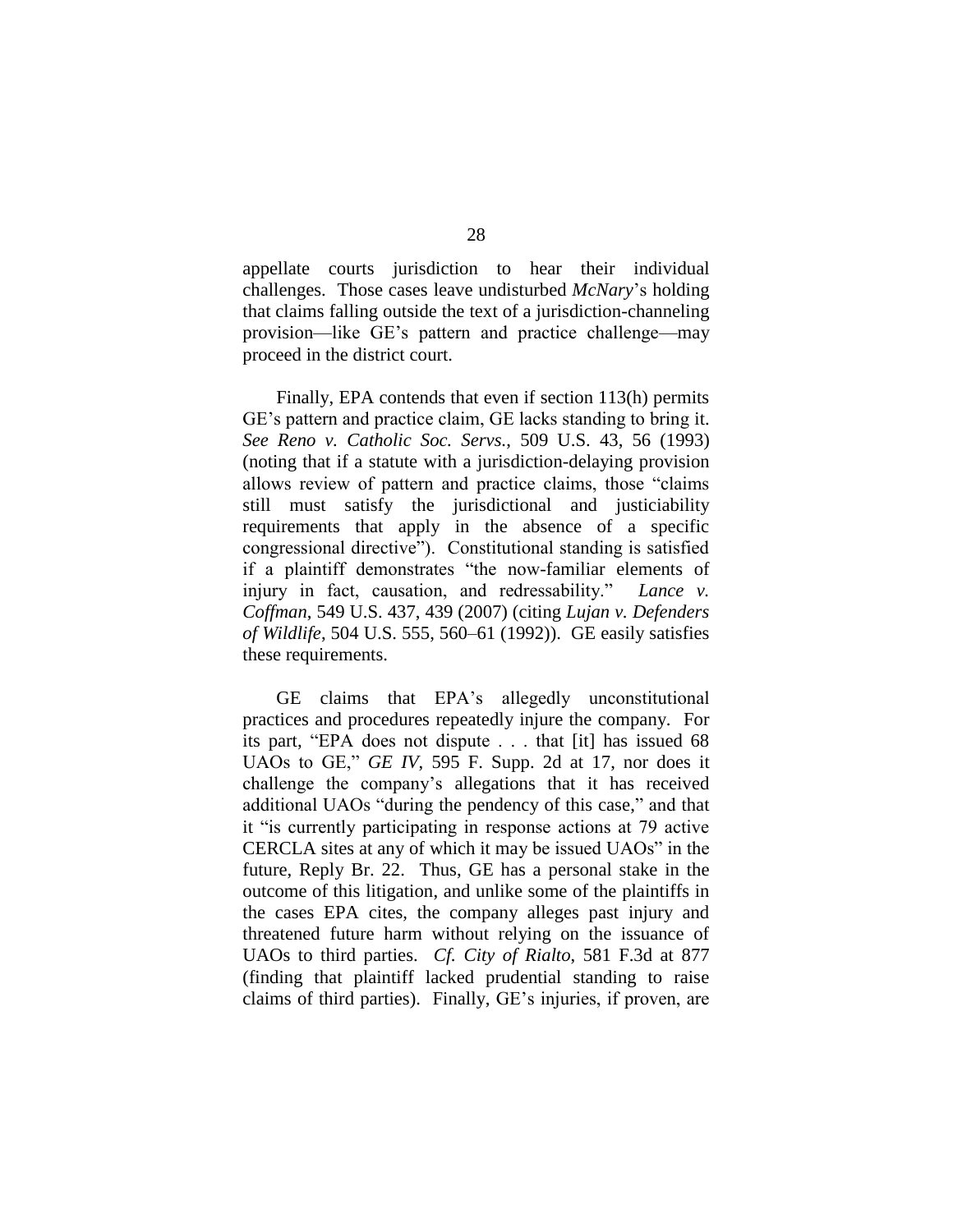clearly attributable to EPA's administration of CERCLA and redressible by a declaratory judgment finding such practices unconstitutional.

### *Pattern and Practice Challenge*

Having concluded that the district court had jurisdiction to consider GE's pattern and practice claim, we can quickly dispose of its merits. Although GE's briefs are less than clear, we understand the company to be arguing that the way in which EPA implements CERCLA's UAO provisions increases the frequency of UAOs and decreases their accuracy, thus tipping the *Matthews v. Eldridge* balance toward a finding that the process is constitutionally defective. For example, GE points to EPA's "enforcement first" policy, by which the agency issues UAOs whenever settlement negotiations fail, as well as to the agency's delegation of authority to subordinate regional employees who allegedly issue UAOs in time to comply with internal agency reporting deadlines. Appellant's Br. 45–46. GE argues that by encouraging EPA to issue UAOs more frequently, and by increasing the risk that those UAOs will be erroneous, these and other policies targeted in the company's briefs make it more likely that PRPs will suffer pre-hearing "deprivations" in the form of damage to their stock price, brand value, and credit rating. As GE's counsel conceded at oral argument, however, if such harms are insufficient to trigger due process protection, then this argument must fail. *See* Oral Arg. Tr. 21–23. Thus, because we have held that these consequential effects do not qualify as constitutionally protected property interests, *see supra* at 15–19, we need not—indeed, we may not—apply *Matthews v. Eldridge* to determine what process is due. In other words, even if GE is correct that EPA's implementation of CERCLA results in more frequent and less accurate UAOs, the company has failed to identify any constitutionally protected property interest that could be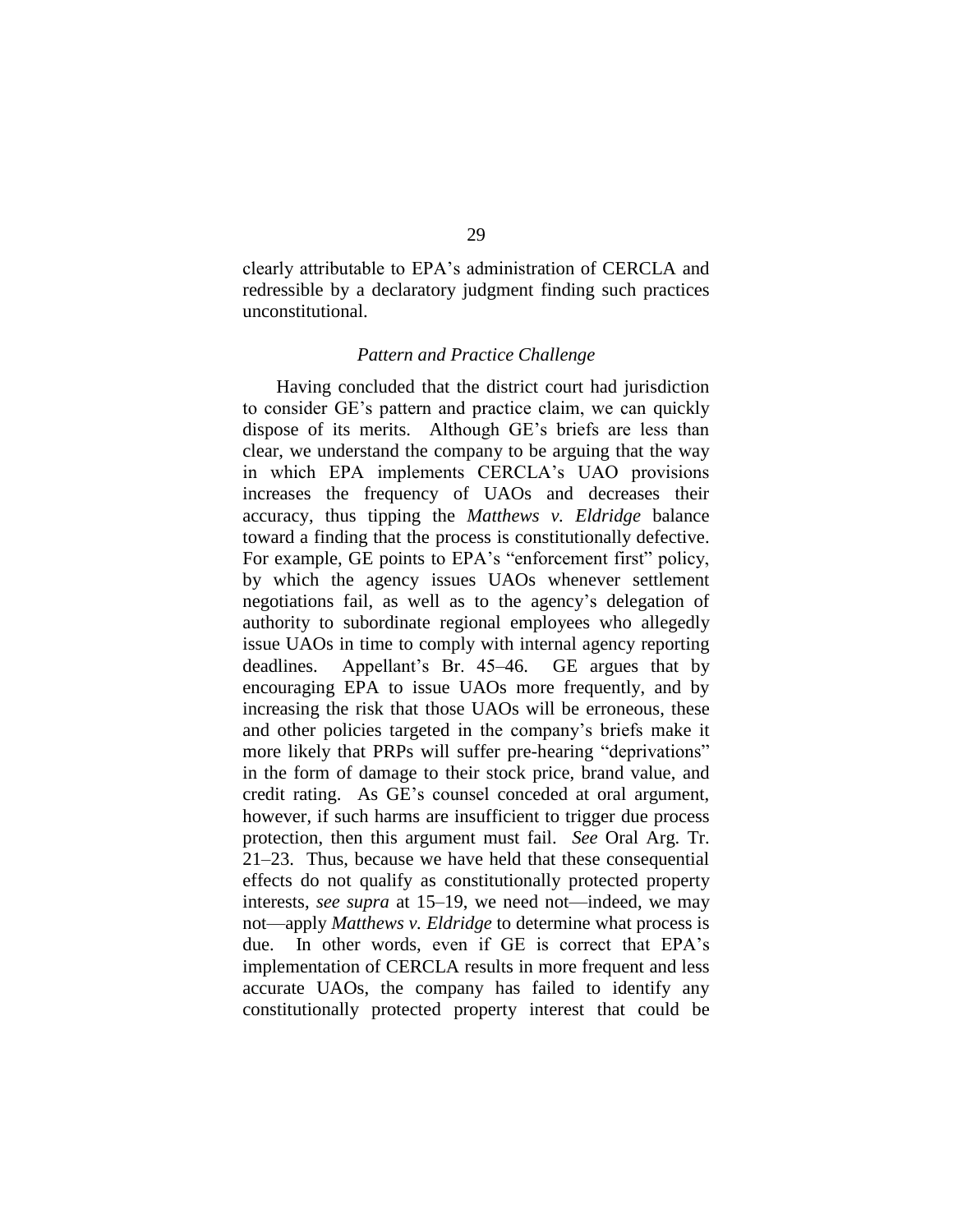adversely affected by such errors. *See Roth*, 408 U.S. at 570– 71 ("T]o determine whether due process requirements apply in the first place, we must look not to the 'weight' but to the nature of the interest at stake.").

In a few sentences in its opening brief, GE also contends that even if CERCLA is not facially coercive, EPA administers the statute in a way that "intimidate[s] PRPs from exercising the purported option of electing not to comply with a UAO so as to test an order's validity, giving rise to an independent due process violation under *Ex Parte Young*." Appellant's Br. 49. To the extent GE makes this argument, it urges us to infer coercion from the fact that the vast majority of PRPs elect to comply with UAOs. *Id*. at 49–50. As GE's amicus puts it, "[t]he dearth of non-complying PRPs reflects the exceptional coerciveness of UAOs and strongly supports GE's argument that the regulatory scheme amounts to a violation of due process under *Ex Parte Young*.‖ Chamber of Commerce Amicus Br. 20.

Rejecting this argument, the district court began by explaining, properly in our view, that the pattern and practice claim added little to GE's facial *Ex Parte Young* challenge: regardless of EPA's policies—for example, GE alleges that the agency coerces PRPs into compliance by threatening to seek multiple penalties for violations at a single UAO site— "a *judge* ultimately decides what, if any, penalty to impose." *GE IV*, 595 F. Supp. 2d at 18. As noted above, moreover, CERCLA's sufficient cause and willfulness defenses protect PRPs from unwarranted fines and damages. *See supra* at 11– 12. As to GE's argument that the high incidence of UAO compliance evidences coercion, the district court found that ―GE's own expert . . . demonstrate[d] that instances of noncompliance are sufficiently numerous to suggest that PRPs are not, in fact, forced to comply." *GE IV*, 595 F. Supp.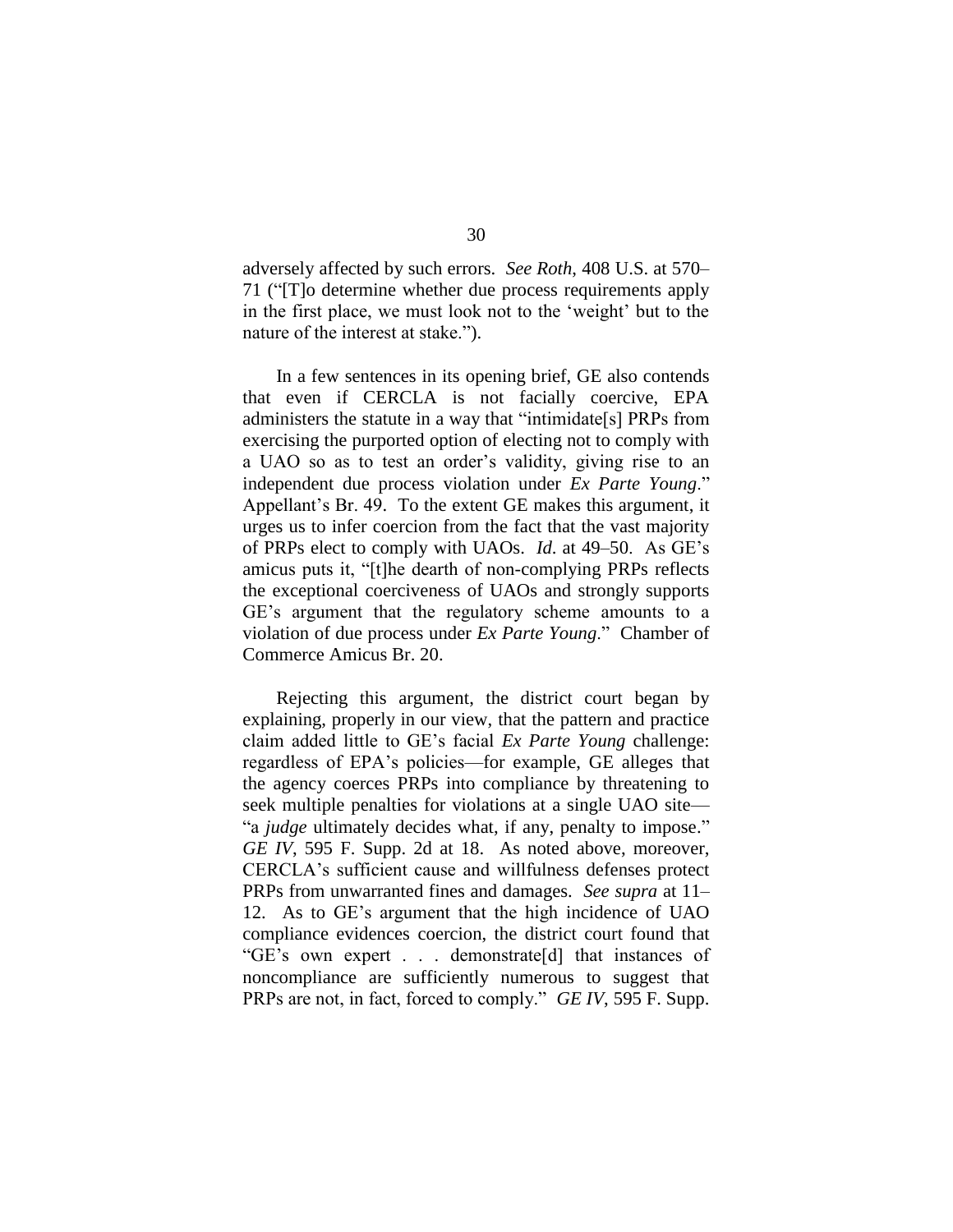2d at  $28-29$  (GE's expert found that "of the 1,638 PRPs who have been issued UAOs most recently, there were 75 instances of noncompliance—a rate of 4.6 percent."). And for our part, we observe that in light of the extensive procedures CERCLA requires EPA to follow before issuing a UAO, including notice and comment, *supra* at 4–5, recipients may be complying in large numbers not because they feel coerced, but because they believe that UAOs are generally accurate and would withstand judicial review. In any event, given that GE squarely challenges neither the district court's factual findings, *see* Fed. R. Civ. P. 52(a)(6), nor its legal conclusions, we have no basis for second-guessing the district court's resolution of this issue.

### **IV.**

We fully understand, as GE argues, that the financial consequences of UAOs can be substantial. We also understand that other administrative enforcement schemes that address matters of public health and safety may provide greater process than does CERCLA. *See* Appellant's Br. 40– 41; Chamber of Commerce Amicus Br. 25–30; *but see* NRDC Amicus Br. 30–33 (arguing that "[n]umerous environmental statutes other than CERCLA establish regimes in which an agency orders an entity to comply with a statute without prior ... trial-type hearings"). Such concerns, however, do not implicate the constitutionality of CERCLA or of the policies and practices by which EPA implements it. Even if "[i]n the best of all worlds," greater process "might be desirable, . . . Congress . . . struck a different balance" in designing CERCLA's UAO regime. *Ringer*, 466 U.S. at 627. Because our judicial task is limited to determining whether CERCLA's UAO provisions violate the Fifth Amendment